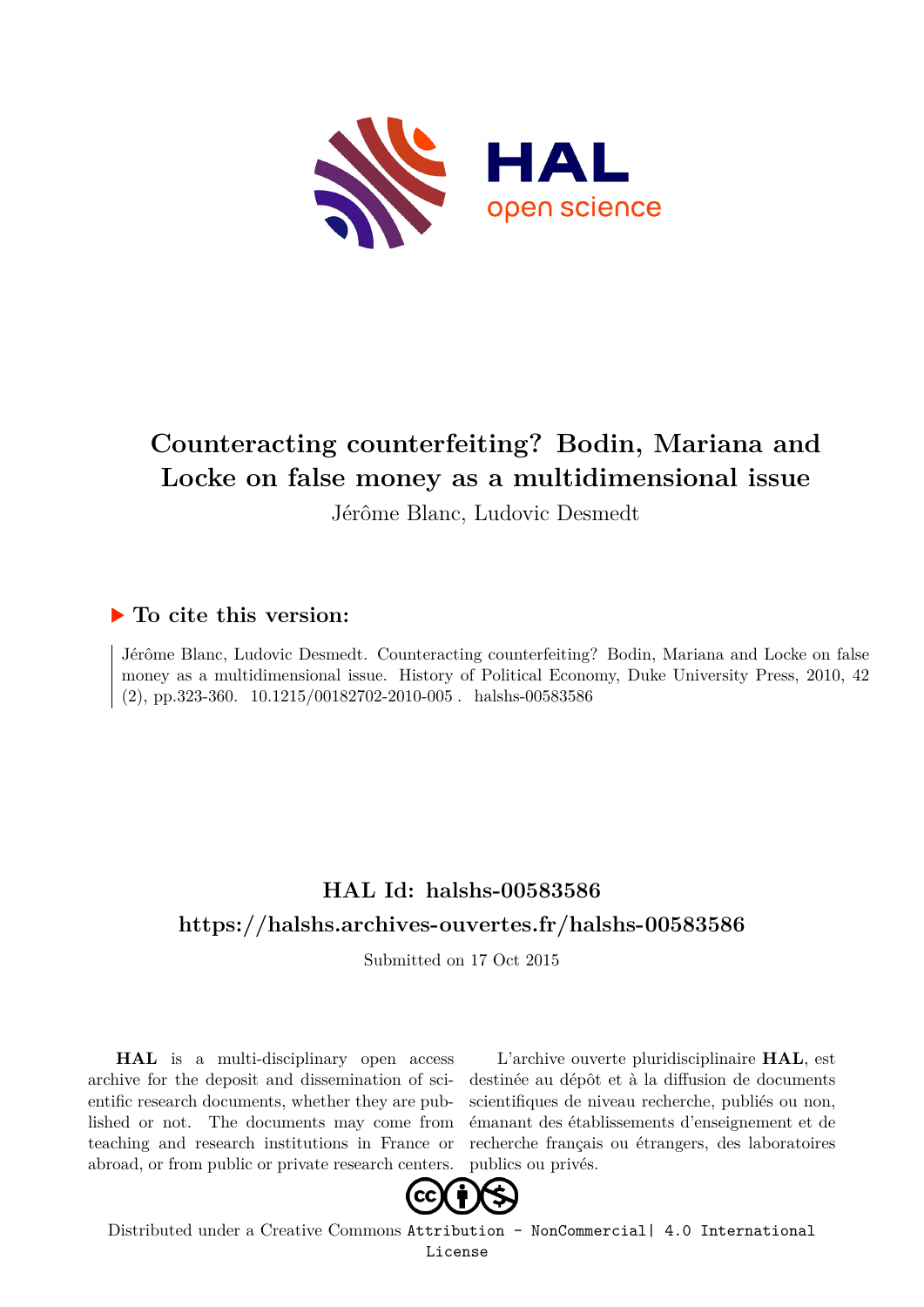# **Counteracting counterfeiting? Bodin, Mariana and Locke on false money as a multidimensional issue**

Jérôme Blanc (LEFI – Laboratoire d'économie de la firme et des institutions) Ludovic Desmedt (LEG – Laboratoire d'économie et de gestion)

Published in :

Desmedt Ludovic, Blanc Jérôme, « Counteracting Counterfeiting? Bodin, Mariana, and Locke on False Money as a Multidimensional Issue », *History of Political Economy*, 20 juin 2010, vol. 42, n° 2, p. 323-360.

#### **Abstract**

Far beyond the problem of the quantity of money, false money appears as the general common issue in monetary debates that occurred in European countries in the 16th and 17th centuries. It first referred to sovereignty, in a time of state-building, as well as to a serious economic problem. Beyond sovereignty and economy, justice and the public faith were endangered by those who devoted themselves to falsify the currency. Yet, the thesis of this paper is that one cannot understand clearly the general topic of false money in the early modern period by reading texts of that time with today's general definition of false money. The variety of falsifications and their links appear especially when carefully reading the monetary discourses of Jean Bodin, Juan de Mariana and John Locke. These authors developed major arguments about the limits of political powers, elements which innerved their visions of currency management. A general claim to counteract counterfeiting (as implemented by individuals) may conceal a claim to suppress any possibility of debasing, and even enhancing, currency (as decided by princes). Making clearer monetary discourses on that topic and establishing a hierarchy between those dimensions help understand why the false money issue was firstly considered a matter of monetary justice by the prince himself. We propose, then, to identify the multiple dimensions of false money: counterfeiting, degradation of coins, debasement and enhancement; while some are the result of individuals, others are princes' decisions. Until the end of the  $17<sup>th</sup>$  century, monetary instability impeded the development of production on the long run. Stabilizations, through a monetary revolution close to what had been proposed by Bodin, Mariana and Locke, occurred between the end of the  $17<sup>th</sup>$  and the beginning of the 18<sup>th</sup> century.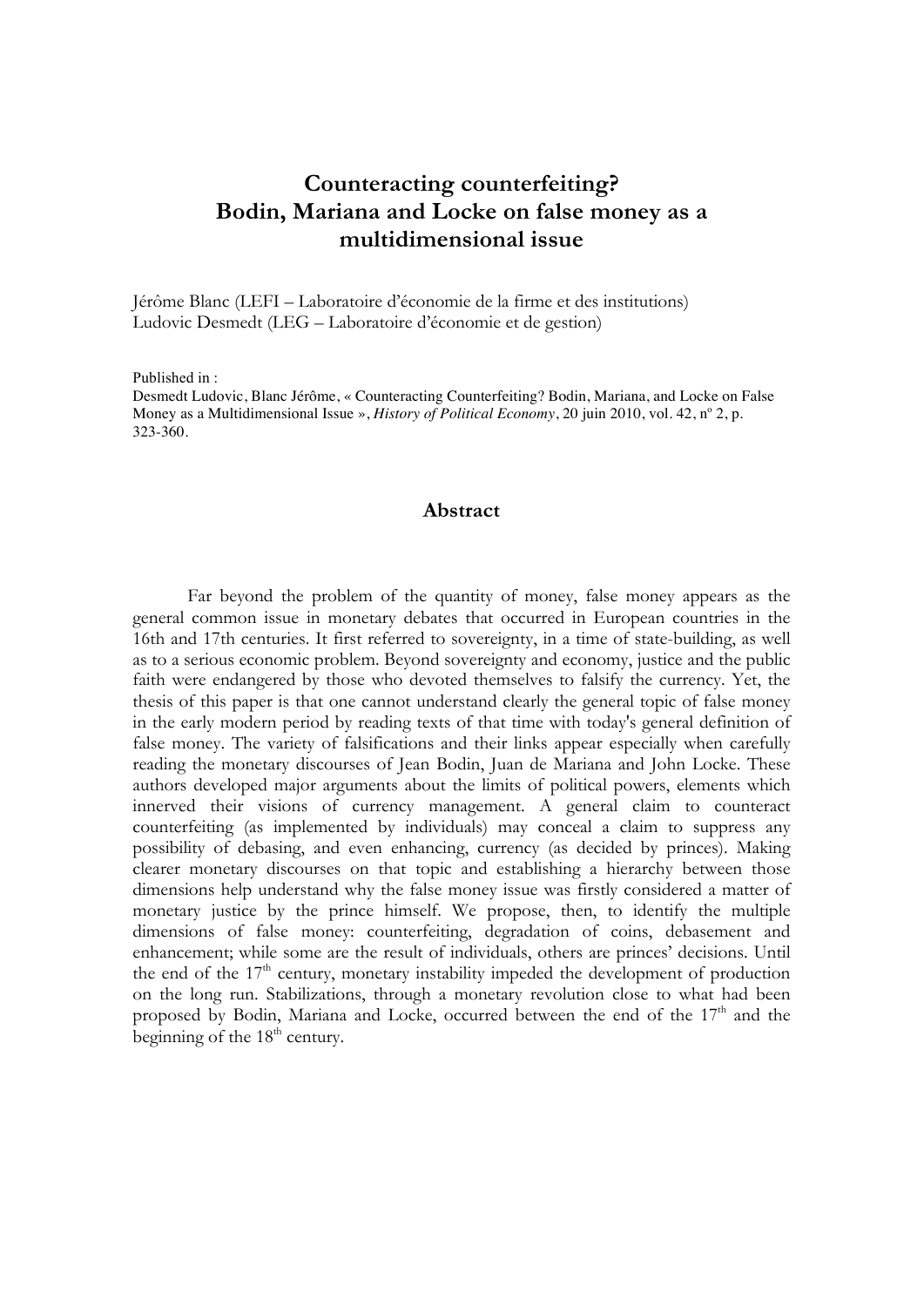# **Counteracting counterfeiting? Bodin, Mariana and Locke on false money as a multidimensional issue <sup>1</sup>**

## **1. Introducing the problem**

In the beginning of the fourteenth century, the Florentine poet Dante Alighieri penned a famous allusion to his contemporary, the French king Philip IV the Fair, in his *Divina Commedia*:

> "There shall be seen the woe that on the Seine He brings by falsifying of the coin, Who by the blow of a wild boar shall die" (Dante Alighieri, 1867, canto XIX, v.118-120) 2.

Dante suggested that Philip's death following an accident was only justice after the falsifications of his reign (1285-1314). In 1301, he had already been accused of falsifying coins by an enemy of his, the bishop Bernard Saisset, who contested his authority. The infamy of being a "falsificatore di moneta", as this was often repeated in subsequent centuries, pursued the memory of the king and constituted a historical and moral background for many authors dealing with money. Around 1600, for example, the French publicist Jean Bodin (1593, VI/3:118 ) and the Spanish Jesuit Juan de Mariana (1609, chapter 10) recalled the infamous history of this king by way of Dante's judgement. Mariana emphasised the momentary victory of morality when Philip,

> "at his death, repented his deed and told his son, Louis Hutin, that he had to put up with his people's hatred because he had debased the coinage, and that Louis Hutin, therefore, was to correct his father's mistakes and hearken back to old reckonings" (Mariana, 1609, chapter 10).

Several decades after Bodin and Mariana, Samuel Pepys, who authored an important diary of the 1660s in England, related a case of counterfeit coins that seems strange to today's readers. Visiting the Tower (the Mint), he was told the story:

> "of one that got a way of coining money as good and passable and large as the true money is, and yet saved 50 per cent to himself; which was by getting moulds made to stamp groats like old groats, which is done so well that there is no better in the world; and is as good, nay better, then those commonly go; which was the only thing that they could find out to doubt them by […] and then coming to the Controller of the Mint, he could not, I say, find any other thing to raise any doubt

<sup>1</sup> We thank the anonymous referees for their very helpful comments.

<sup>2</sup> "Lì si vedrà il duol che sovra Senna / induce, falseggiando la moneta, / quel che morrà di colpo di cotenna.".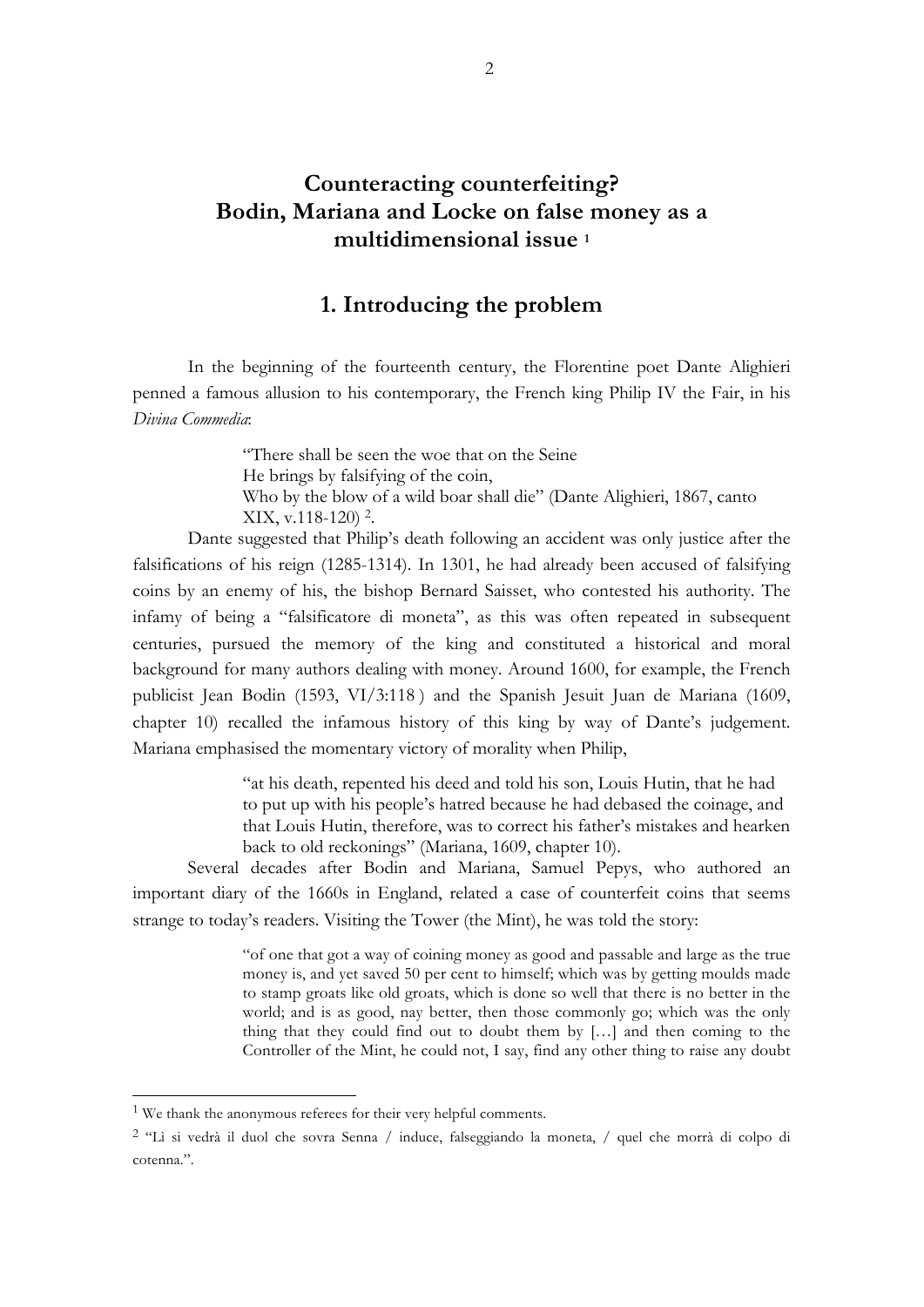upon, but only their being so truly round or near it." (Pepys, May 19, 1663, T.IV: 143-144)

Counterfeiters may thus issue better coins than the Mints, when the currency is of bad quality! 3 In this case, the Master of the Mint, recognising his inability to preserve a quality currency, avoided punishing the counterfeiter:

> "He was neither hanged nor burned, the cheat was thought so ingenious and being the first time they could ever trap him in it, and so little hurt to any man in it, the money being as good as commonly goes". (Pepys, id) <sup>4</sup>

Both cases of Philip the Fair and Pepys' counterfeiter spread confusion as to what should be considered false money. On one hand, the legitimate sovereign Philip IV The Fair was by no means a counterfeiter, as would have been an individual usurping the sovereign's right to mint coins. He simply used, and maybe abused, two of the basic monetary policy tools of his time: changing the legal value of coins<sup>5</sup> and issuing new coins of a lower metallic content. On the other hand, it is clear that Pepys' counterfeiter usurped the sovereign's mark, like any other counterfeiter, whether he moulded coins of good or bad quality. While Philip IV seemed to have sovereign legitimacy in deciding the characteristics of the currency, he was explicitly considered a counterfeiter by Saisset and Dante; Pepys' counterfeiter on the other hand should have been sentenced to death because he usurped the sovereign's mark, and yet he was almost considered virtuous!

These two paradoxes raise a major question: beyond the two cases related above, how can we understand the diversity of the false money issues without restricting it to a counterfeiting problem, which obviously refers to crime? False money is more generally related to justice issues, in terms of criminality or not, and it is necessary to distinguish forms of unfairness induced by specific falsifications. False money is also related to legitimacy issues, so that one can consider the binary criteria true / false as depending on the legitimacy of the issuer's authority.

In this paper, we would like to clarify some issues about metallic currency falsifications mainly before the  $18<sup>th</sup>$  century. This subject, previously neglected, deserves a renewed attention in economic literature (see for example Caffentzis, 1989 and 2007; Sargent and Velde, 2003; Wennerlind, 2004; Schnabel and Shin, 2006; Valenze, 2006). We will not deal with the case of the forging of notes, that appeared mostly after that period<sup>6</sup>. We will adopt a broad definition of false money, which seems to have originated with

-

<sup>3</sup> Pamuk (2000) observes this paradox concerning the Ottoman Empire.

<sup>4</sup> The counterfeiter's gain was due to the discrepancy already existing between the legal value and the metallic content of the degraded circulating coins. If one *Crown* should officially contain 1,25 oz. of silver, since there was a general clipping, the counterfeiter could -for example- produce two *Crowns* with this quantity of silver. <sup>5</sup> For example, he cried up the silver groat from 13 to 39 deniers between 1290 and 1303.

<sup>6</sup> As explained by Nussbaum (1950: 493), forgery was facilitated "in the era of paper money as mass falsification became easier, less expensive and more remunerative".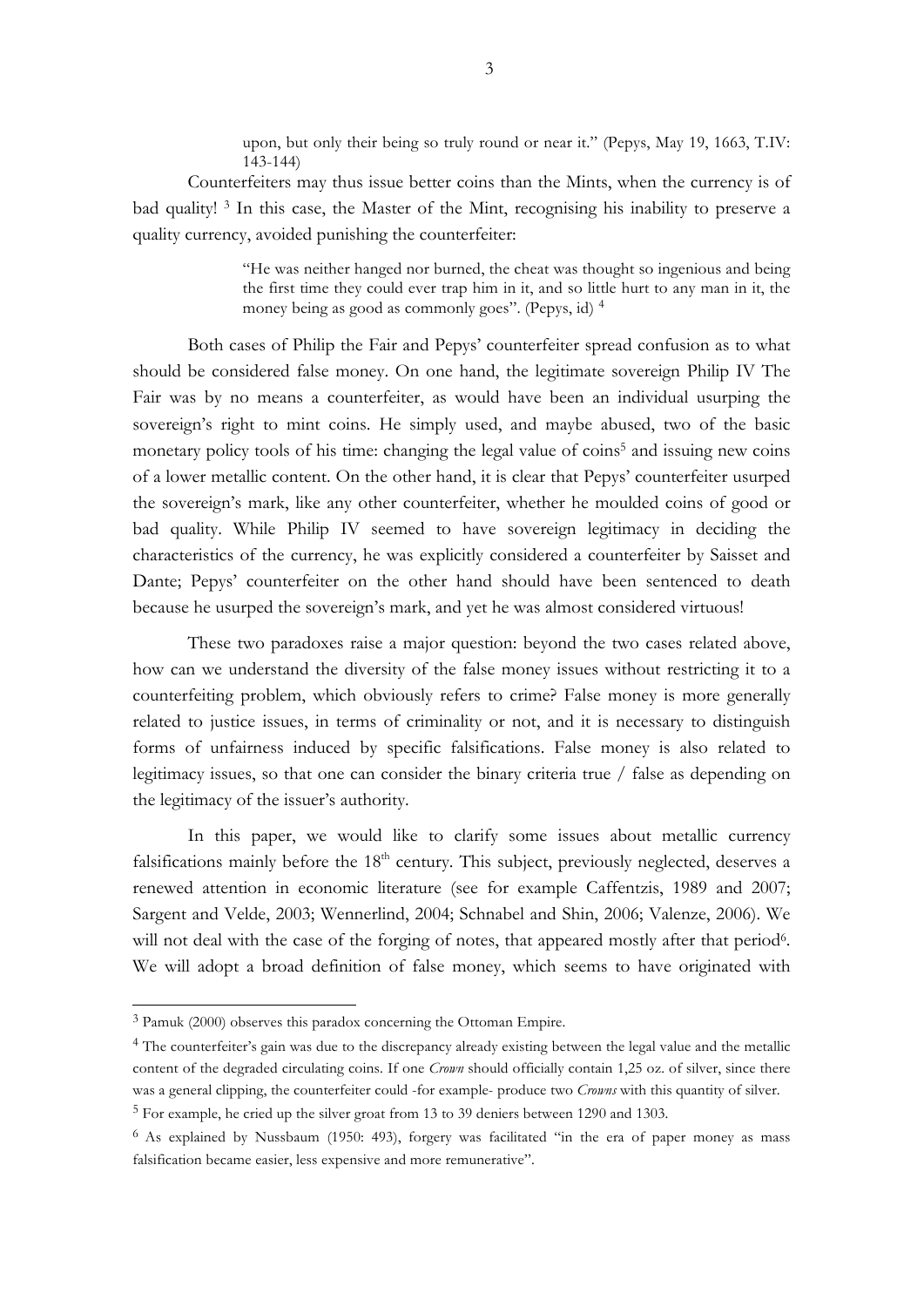individuals as well as political powers in parts of Europe. Then, a general claim to counteract counterfeiting may conceal a claim to suppress any possibility of debasing the currency. The false money problem was not only technical, but also -and maybe especiallypolitical. In order to understand this point, we aim at making monetary discourse clearer on the topic of falsifications, by analysing how three distinct authors mobilized specific theoretical grounds in order to solve this problem: the French Jean Bodin (1530-1596), the Spanish Jesuit Juan de Mariana (1536-1624), and the English John Locke (1632-1704). These three authors tried to define the rules of a fair government, defining the extent and limits of the political powers of their day, with Locke extending his reflection to the people's right to resist and Mariana even legitimizing tyrannicide. We would like to emphasize that, in the realm of monetary ideas, Bodin, Mariana and Locke had also some strong connections: as for them, the monetary power had to be restrained and, in order to protect the society against its excesses, boundaries had to be clearly defined. For these authors, the false money issue was above all a matter of justice. By the establishment of a hierarchy between distinct categories of false money, we will provide a relevant analytic framework that helps understand their arguments.

This paper states that one cannot understand clearly the general topic of false money if old texts are read with today's general definition of false money. A conceptual framework embracing diverse forms of falsification appears to be the basis for a clear assessment of primary sources and debates of the time. In section 2, we identify two primary categories of false money: the concept refers to counterfeiting –strictly speaking- (by individuals) and to degradation of coins (by individuals, moneyers and officers of the Mint). In spite of repressive rules, condemnations of private counterfeiters were, for a long time, quite rare, and executing the punishment remained hypothetical. In the same time, money is not only a collection of objects, but an institution based on the trust the members of a society invest in it, as emphasized in section 3. In the discourses aimed at fighting counterfeiting by individuals, the issue was also (and sometimes especially) to counteract monetary manipulation. Hence, we deal with debasement and enhancement (by princes) as broader categories of false money. Then, we summarize the analysis by proposing a general scheme of false money. The symbolic and political dimensions of money are crucial for its acceptance, but what we could call "public faith" (following Bodin and Locke), that makes money unanimously accepted within a community, can sometimes collapse when a crisis arises. In section 4, we try to explain why the diverse forms of false money in broader sense may threaten the social significance of money (Wennerlind, 2004:131). We present a few monetary crises in Europe directly linked to the falsification problem, centring on three cases wherein three major authors exercised their pens: in France, a spiral of enhancement following rises in the voluntary price of the gold *écu* (Bodin); in Castile, the crisis of pure and debased copper coins, the *vellón* (Mariana); in England, the crisis in the quality of coins and the intense controversy surrounding the reform of the currency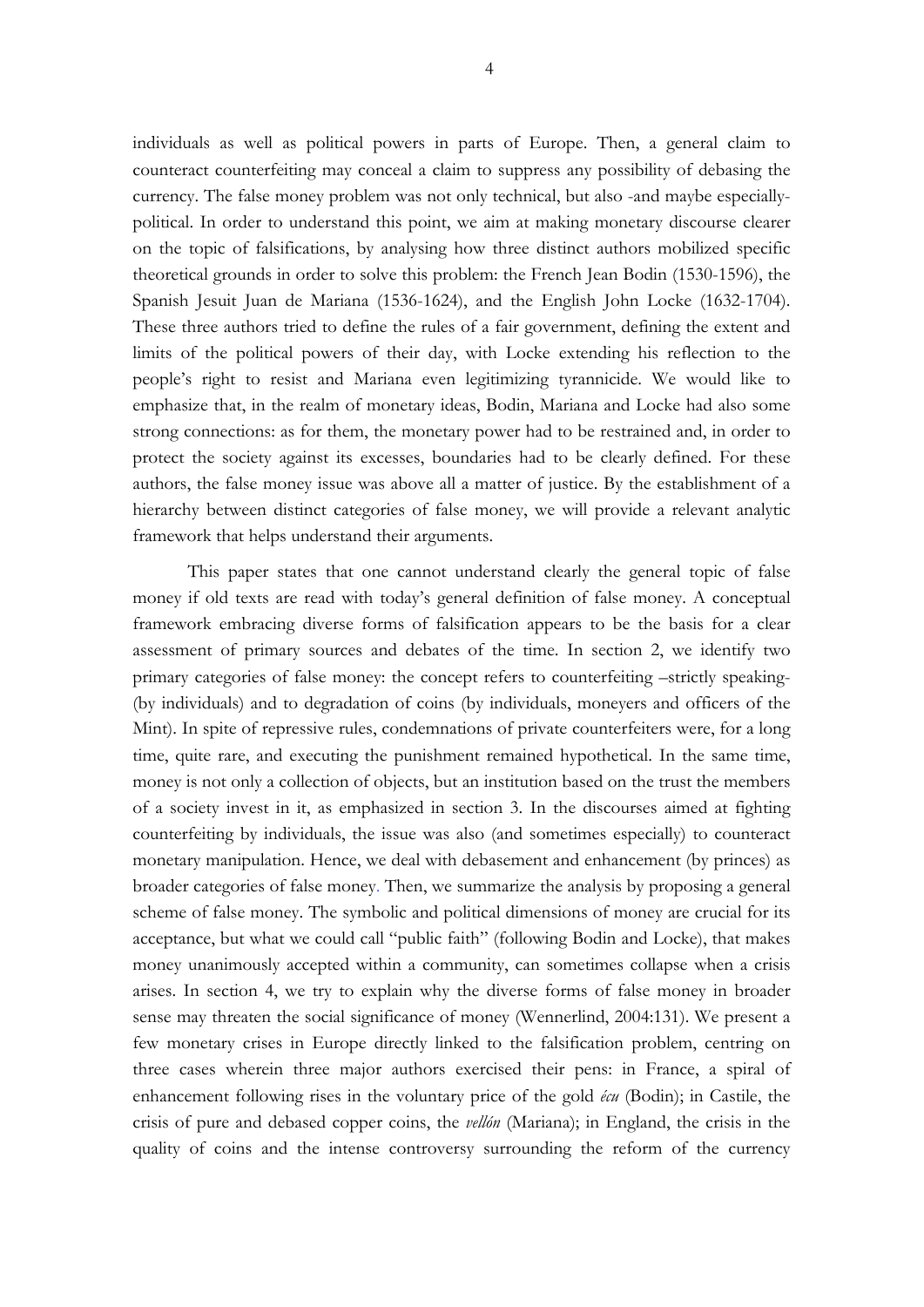(Locke). The problem of money quantity was subordinated to that of money quality. Eventually, in section 5, we conclude on the 'monetary revolution' that led to a greater stability of the metallic monetary system. Until the end of the  $17<sup>th</sup>$  century, monetary instability and, consequently, mistrust of the currency, impeded the development of production on the long run, as understood by these three great authors. A stable monetary system was a requirement to a sound system of credit, being itself a condition to the spreading of industrial capitalism. Eventually, stabilizations, through a monetary revolution close to what had been proposed by Bodin, Mariana and Locke, occurred between the end of the  $17<sup>th</sup>$  and the beginning of the  $18<sup>th</sup>$  century.

#### **2. False money in a narrow sense**

Bodin, Mariana and Locke showed a common concern about the ability to debase the currency that led them to strongly affirm the necessity of a metallic system able to prevent any form of false money, be they operated by individuals or princes. There was then clearly a strong connection between falsification by individuals and falsification by princes and their administration. Hence, false money may take different forms that need to be distinguished when trying to take the complexity of this issue into account. Let us start with the three components of any coin, each one being opened to possible manipulation: an official coin under the metallic monetary system of the early modern period is made of a piece of metal, the mark of the sovereign, and a legal value expressed in the official unit of account. What will be considered "false money" in this text is an unfair manipulation of a combination of these three components, be it by individuals or princes themselves: raising the legal value, lowering the metallic content, counterfeiting the sovereign's mark. Divergent opinions on the borderline between fair and unfair manipulation can be readily found during the sixteenth and seventeenth centuries; this divergence is at the root of the ambiguity of the false money issue.

However, false money in a narrow sense, closer to the current representation, finds its expression in two operations whose definition and consequences call for further explanation: counterfeiting and degradation. Yet, starting with the idea of usurping a symbol, false money is extended toward situations of bad money, or coins of inferior quality.

#### **2.1. Counterfeiting**

When speaking today about false money, forgery, or counterfeiting, is what first comes to mind. Under the metallic monetary system of the early modern Europe, counterfeiting affected coins. Counterfeit coins were produced by individuals, organisations or princes not authorised by the sovereign Prince, whatever the quality of these coins. Consequently, the main distinctive feature of these coins was an usurpation of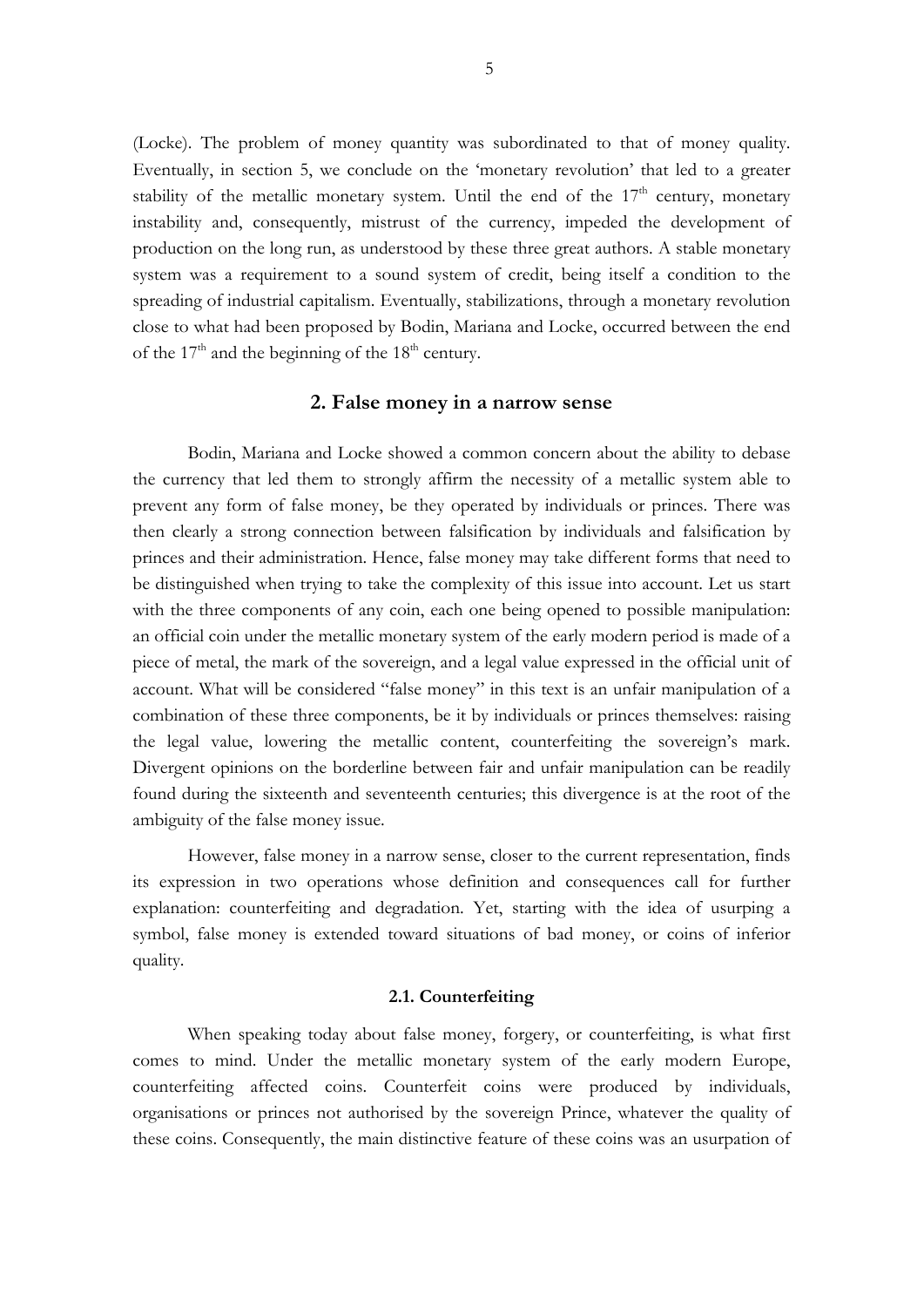the sovereign's issuing rights, leading to a counterfeit of the sovereign's mark. Counterfeiters directly menaced the issuing privileges granted or acknowledged by the prince (acting for "the common good").

In that sense, counterfeiting was mostly operated by individuals seeking a profit by means of the gap between the current value of genuine coins and the output cost of counterfeits. Thus, beside the usurpation of the sovereign's mark, one can identify three other characteristics of forged currency: a disconnection between the legal value of the coin and the value of its metallic content, a lowered metallic content (obtained either by a lesser fineness of precious metals because light coins would be too easily identified, or by resorting to cores made of copper or bronze and plated), and a disconnection between the legal metallic content of the coin and its actual one.

The dynamics of counterfeiting could be related to that of debasement, as stresses Pamuk (2000) on the Ottoman case: forging new coins is an opportunity to make a profit, because of the temporary gap between the implicit value of metal given by the legal value of newly debased coins and the commercial value of that metal. Individuals rarely operated alone; organised networks were frequent, and they often operated from a foreign base. In Russia, for example, "the known techniques were numerous. Some produced stamps, others produced copper coins which were later coated with silver. Some even mixed tin or copper with silver right at the mint. Coins imitating the Russian coins were produced abroad, as well in early 18<sup>th</sup> century such money was produced by the Danes, Swedes, and perhaps the English" (Raskov, 2007:13).

There were cases of counterfeiting by princes themselves, local or foreign. This must be distinguished from the tactics by which princes aimed at appropriating the quality and success of foreign coins by issuing their own coins featuring their own marks but replicating the metallic characteristics of a well-known and widely-used international coin: see the cases of local replications of the florin or the ducat in the later Middle Ages and the beginning of the early modern period (Nussbaum, 1950: 317). The case of kings ordering the issue of counterfeit foreign coins, thus seeking to destabilise the foreign state, seem to be rare in history. Late feudal lords seeking resources, in the context of a general lack of currency and sometimes of political unrest, came to issue coins directly imitating those of the king. Some produced coins inferior to royal ones, while others minted coins of good quality, but were nevertheless considered as counterfeiters by the king (see Bodin 1593, vol. I: 332-3, featuring such a case). At the same time, local monetary workshops minted exact replications of royal coins without being authorised to do so, thus collecting an undue seigniorage to the detriment of the king's Mint.

#### **2.2. Degradation**

Degradation, or any kind of abrasion, leads to coins of lesser quality because of the resulting decrease in their weight. The main consequence of degradation, and, when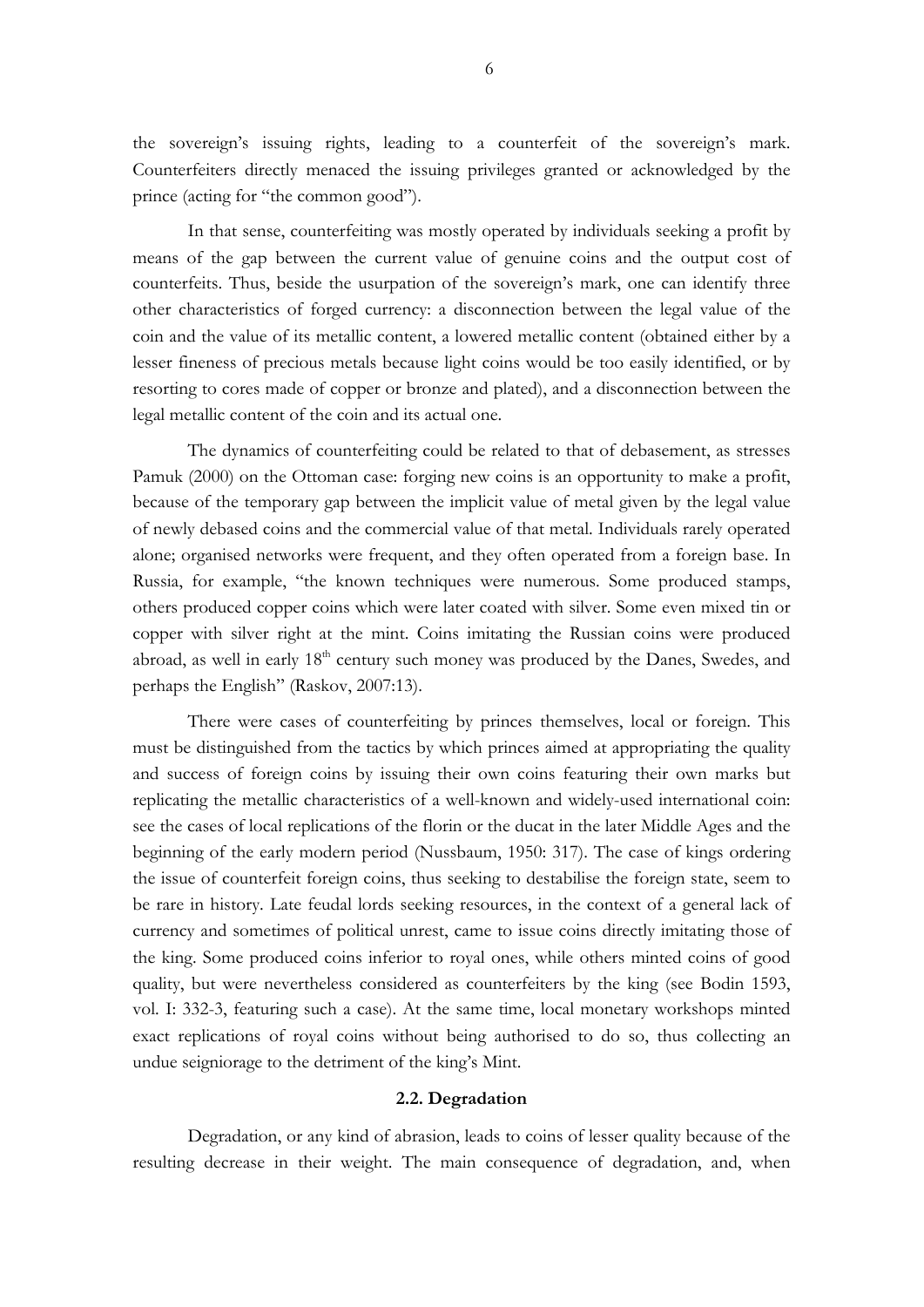voluntary, its main purpose, are a gap between the actual metallic content of the coin and its legal content, as ordered by edicts. It thus contributes to the lowering of the metallic content, and to the disconnection between the legal value of the coin and the value of its metallic content. Degradation resulted from inevitable wear and tear of coins in their daily use, a situation which obviously did not involve fraudulent manipulation. But this involuntary and collective degradation produced a form of false money as well as voluntary degradation, that were clearly unfair.

Individuals degraded coins in order to collect the metal and, consequently, either bring it to the Mint (and get coins corresponding to the weight of the metal, minus the possible brassage and seigniorage), or sell it, or mint counterfeit coins by themselves. With this borderline case, one can see that degradation may be oriented toward the first case of false money seen above, and this was obviously serious enough to consider voluntary degradation a major crime. It took different forms: writers of the period often precisely detailed the modalities of degradation, including clipping, that appears today as the most prominent modality. Sargent and Velde feature sweating, clipping and shaving: "Sweating is an artificial form of abrasion in which the losses are collected, while clipping and shaving are outright removal of pieces of metal from the edges of the coin" (Sargent and Velde, 2002:346). Nussbaum talks about "'clipping', 'washing' and other ways of 'lightening' genuine coins", as "more refined offenses" than "outright counterfeiting" (Nussbaum, 1950:40).

Whatever the modalities, and whatever their voluntary nature, degradation was sometimes so common that the currency was seriously deteriorated. Sargent and Velde cite an estimation of the consequences of wear and tear, showing something like 0.2 to 0.3% per year on English silver coinage, that is, between 10 to 20% loss of weight after 30 years (Sargent and Velde, 2002:346). Hence, degradation had important repercussions: the bad state of coins frequently compelled users to specify in every transaction the currency in which the payment would be made. This fuelled confusion and stimulated endless disputes at fairs or markets. The figure 1 (below) summarizes this first step of the analysis, showing the articulation between counterfeiting and degradation. Falsification may occur either through degradation, or through counterfeiting; and the latter requires the former.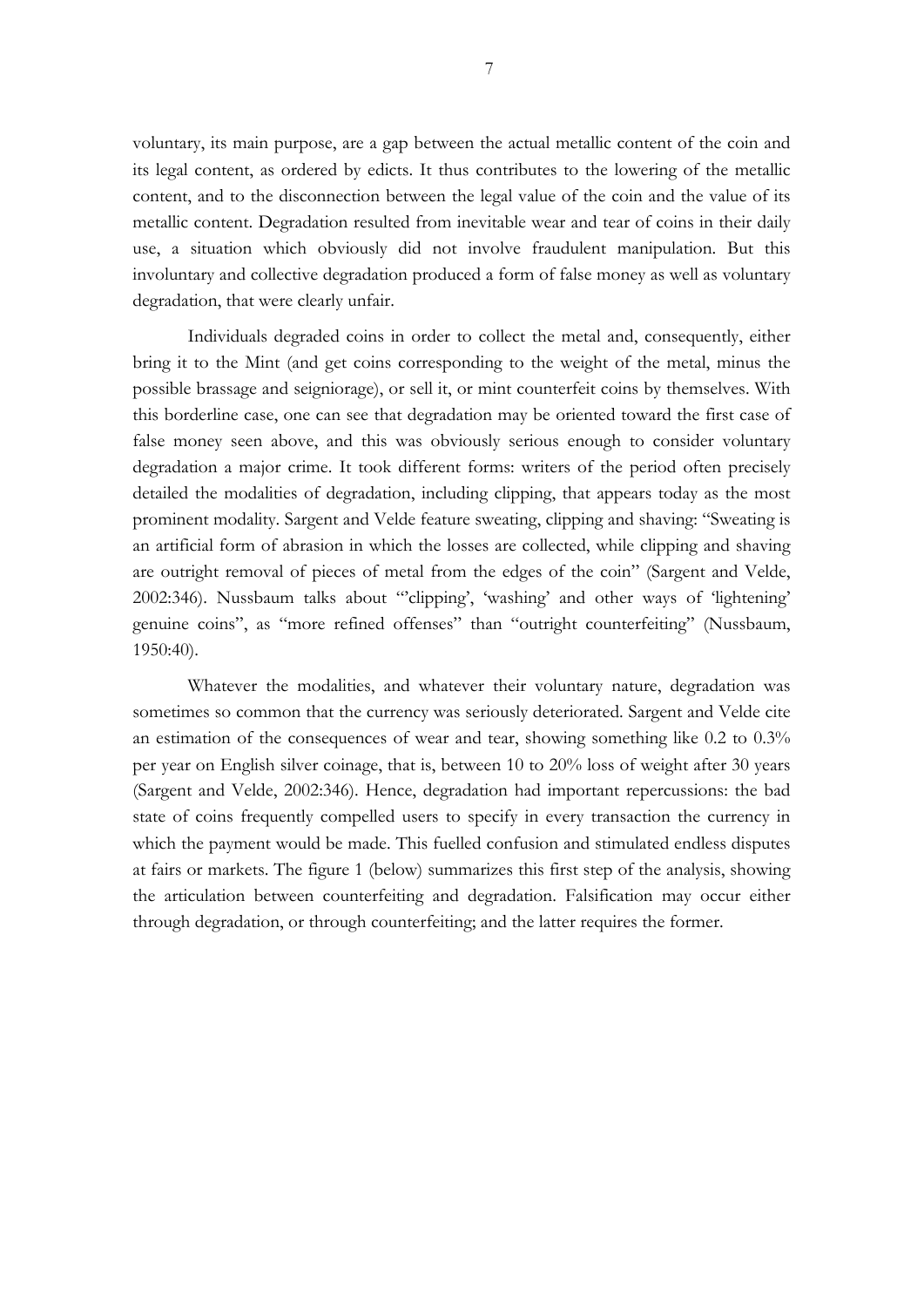#### **Figure 1 – False money in a narrow sense**



#### **2.3. Counterfeiting and degradation: between repression and tolerance**

One must stress the great danger induced by an uncontrolled spreading of counterfeiting and degradation of coins: trust in money was corroded, beginning with its first stage, the routine of daily uses. Clipping and counterfeiting were thus morally reprehensible acts, which demanded the revision of the legislation and the punishment system. But, whereas counterfeiting was, in principle, heavily punished, as well as voluntary degradation, we will record some examples of penalties, and try to explain why fraudulent operations were, in fact, often tolerated.

## **Arguments against counterfeiting and voluntary degradation: from morals to repression**

Religious authorities took part in the prosecution of counterfeiters, who introduced suspicion and confusion into the society. In 1123, by the council of Latran, counterfeiters and « circulators of base coins » were declared oppressors of the poor, disturbers of the state and, therefore, excommunicated (in 1583, the council of Tours reiterated these sanctions) (Ruding, 1819, I:167). These questions were still discussed in churches at the end of the 17<sup>th</sup> century, as evidenced by the *Sermon against clipping* by William Fleetwood in 1694 in England. For the bishop of Ely, clipping was not only illegal, but also "sinful", "as being a fraud upon every person" (Ruding, 1840, II:35). His *Sermon* addressed the case of false money in a precise and detailed manner. The bishop insisted on the fact that currency was founded on an act of faith: "For the Publick Faith engages, that every Man receiving a Piece of such a Mark and Denomination, shall receive in it so much Silver, and of such a Fineness" (Fleetwood, 1694:8). So, the moral code condemned private money-makers, who deserved to be punished by heavy penalties: "Clippers are as truly Thieves and Robbers, as those they find upon the High-ways, or breaking up their Houses, and do as well deserve their Chains and Halters." (Fleetwood, 1604:17).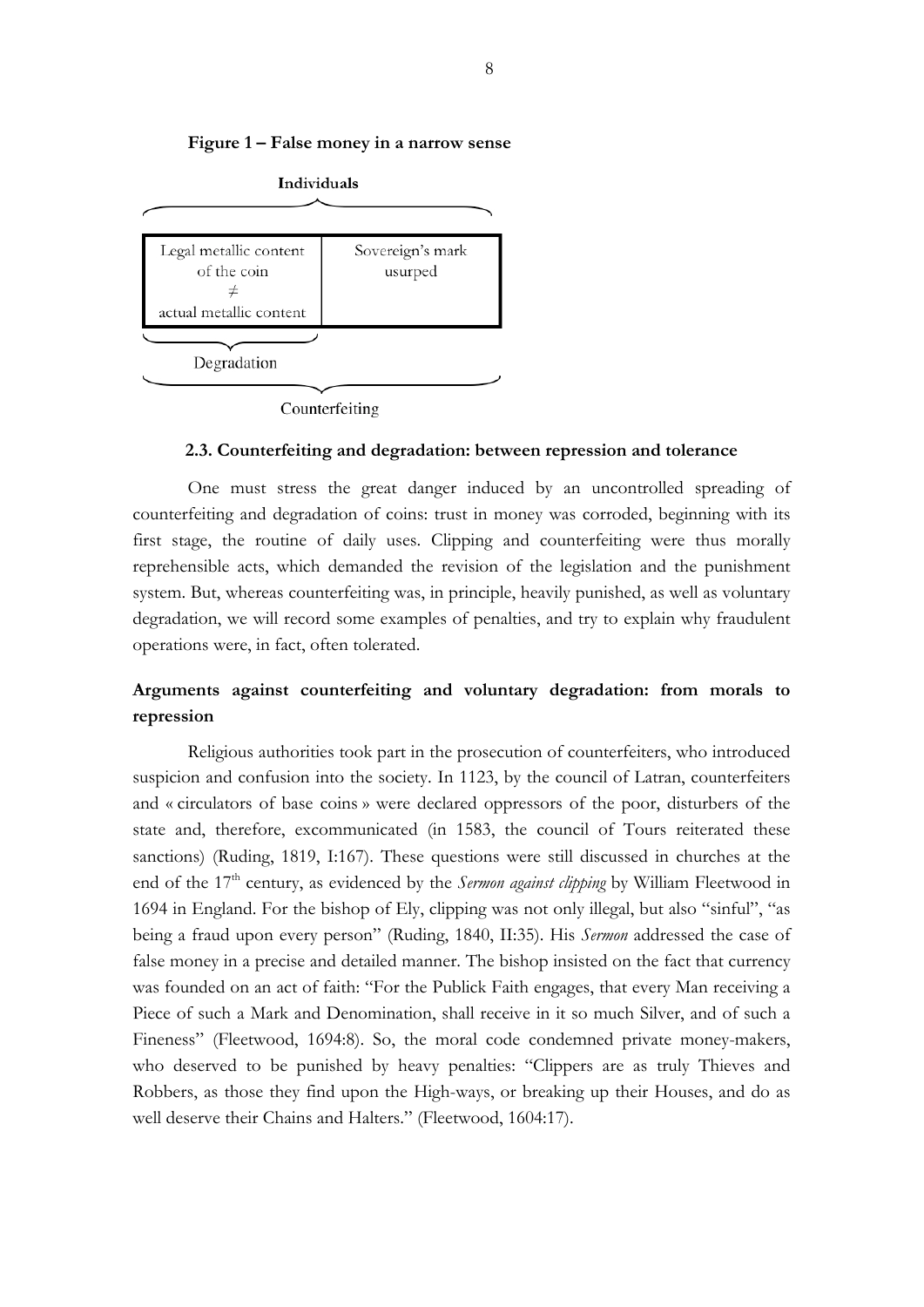The question of false money was not confined to morals; above all, it was a legal problem: "The tradition of Roman law saw the right to mint as a royal prerogative and treated any infringement of this regalian privilege as a form of lese majesty or high treason." (Sargent and Velde, 2003:65) "In the Germanic laws the original punishment for counterfeiting was the loss of the right hand, a penalty also inflicted in England" (Nussbaum, 1950:40). By the Anglo-Saxon laws, "to this punishment, already sufficiently severe, the cruel policy of the Anglo-Norman Kings added loss of sight and emasculation." (Ruding, 1819, I:159) Punishments became more severe with the deepening monetization of European societies, "when the early economic system turned more monetary and the effects of counterfeiting were therefore more keenly felt" (Nussbaum, 1950:41); in France, as early as 1347 and for a long time afterward, counterfeiters could be boiled. In 1580, the *Coutume de Bretagne* specified: "counterfeiters will be boiled, then hanged" (article 634, quoted by Ménard, 2004). In England, during the 17th century, counterfeiting the King's coins was high treason, punishable by hanging (in the case of men) or burning (in the case of women). Punishments were slightly less barbarous from the Enlightenment onward, but death remained the major sanction (Nussbaum, 1950:42). In Russia, "Mint workers were made to kiss the cross, examined naked, tortured if suspected, prosecuted by means of pouring molten tin into their throats, punished with the severing of hands and ears, and with whippings. Some were even evicted from their houses and exiled to Siberia" (Kotoshikhin, 1859: 81, quoted by Raskov, 2007: 13).

Wennerlind (2004) showed that monetary policy not only included the issuing of money and the adjustment of its quantity, but also the execution of people guilty of tampering with the currency, and that this dimension was not marginal, but grew at the end of the  $17<sup>th</sup>$  century and during the  $18<sup>th</sup>$ . Nevertheless, despite punishments established by law, there generally existed a noteworthy tolerance.

#### **Tolerance**

While various punishments threatened "money criminals", they were tolerated within the society. Counterfeiters were often persons of a high social rank, as Parsons (2003b) stresses: "Counterfeiting was something of an elite crime, requiring very considerable skills, capital and organization. Its practitioners tended to be goldsmiths (or locksmiths, who had the same engraving skills and were more often underpaid), merchants, members of the lesser nobility, or priests. (…) It was much less socially marginal than most criminality". This does not mean that they were accepted, but only tolerated to a certain extent.

Tolerance was all the more evident with clipping. Whereas clippers were considered criminals according to the law, often, in principle, to the same degree as counterfeiters, a lot of people in the lower ranks of society would clip coins that were already damaged (see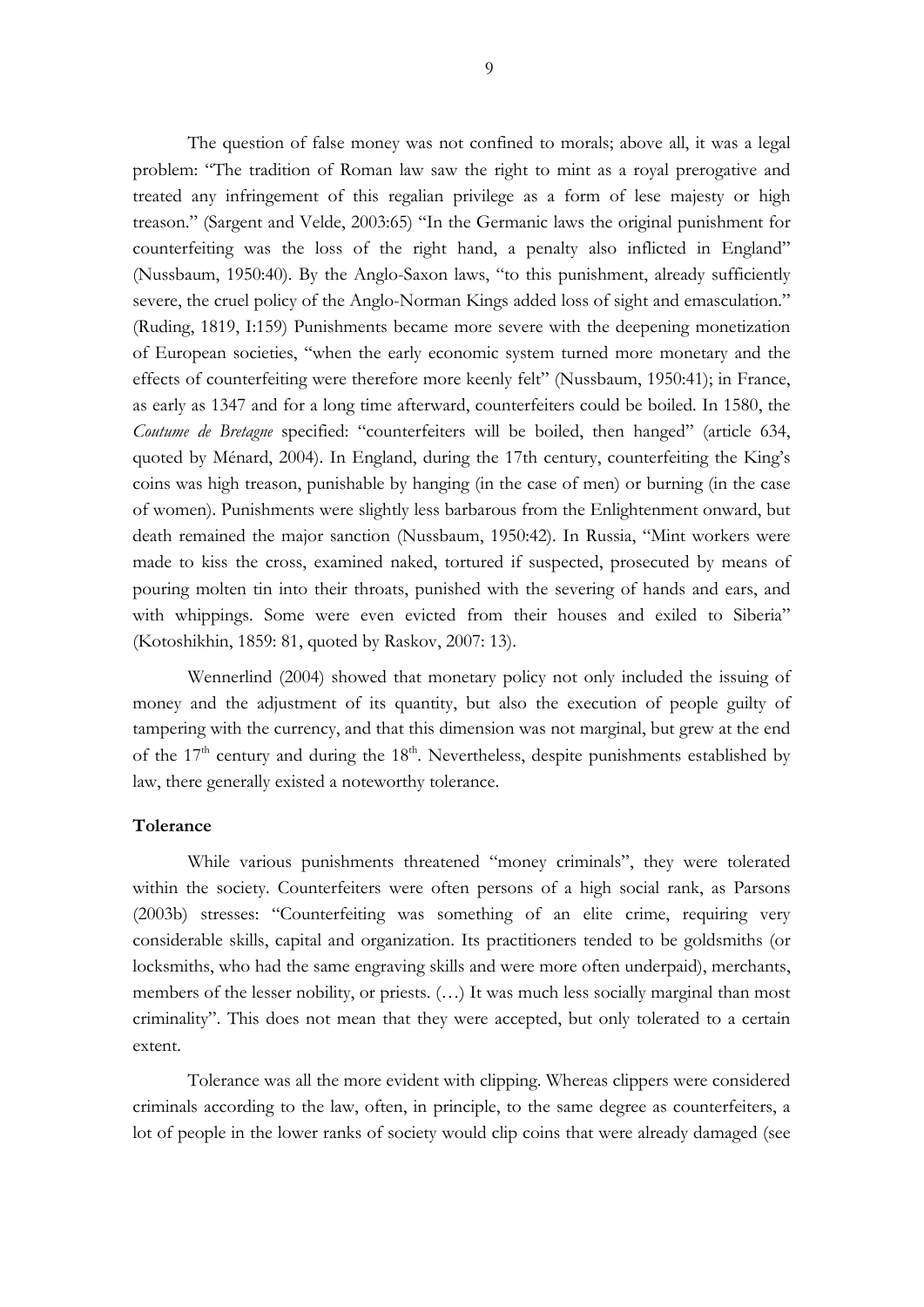Muldrew, 1996). Thus, traditionally, clipping was not seen as robbing other individuals, because everybody was involved in the degradation.

One important reason for such tolerance is that counterfeiting "lubricated" circulation by introducing specie, certainly not legal and whose value was not guaranteed, but which served to increase an inadequate money supply: "counterfeiters proved themselves economic agents whose function was to supply the market, while official coinages were defaulting. (…) Despite efforts to repress them made by kings, the need for specie was too big to examine closely their origin" (Feller, 1986). In cases of monetary tightening, degradation could avoid some major drawbacks: in England, for example, "a major depression and a collapse of credit, as happened in the 1590s, was averted because of the extent of clipping, as the clipped coins were, of necessity, increasingly accepted at face value." (Muldrew, 2001: 106) As a consequence of such needs, monetary uses were not confined to official coins (local and foreign). Thus the so-called Gresham's Law, reinvented in the 19th century<sup>7</sup>, could be interpreted in a new light: "good" and "bad" coins circulated, and were accepted up to a certain point, unless public faith totally vanished (see below).

In England, these fraudulent operations were thus regarded as "unperceivable faults" until the years around 1690 and finally perceived rather positively by public opinion. "For the practice of clipping, pernicious as it was, did not excite in the common mind a detestation resembling that with which men regard murder, arson, robbery, nay, even theft. The injury done by the whole body of clippers to the whole society was indeed immense: but each particular act of clipping was a trifle." (Macaulay, 1861, T.III: 389)

### **3. Widening the scope: public faith and the false money problem**

In every society, legal punishment draws the line between legal and illegal practices, between what are to be considered "fair" and "unfair" acts. In the case of money, the situation was complex, because some illegal practices could be seen as bearable, during situations characterised by a currency shortage. But money is not only an object managed by defined authorities; it is a social medium. Thus, "counterfeiting challenged the general confidence in the exchangeability of money and consequently damaged the capacity of money to mediate exchange relations." (Wennerlind, 2004: 131). Money embodies public faith, a notion that must be examined.

-

<sup>7</sup> In his *History of Economics* published in 1896, Macleod admitted: " […] in 1864 my friend M. Wolowski published the treatises of Oresme and Copernicus, by which it appeared that these great men had fully explained the matter 160 and 32 years respectively previous to Gresham, so that this great law, which is as well and firmly established as the Law of Gravitation, should be called the law of Oresme, Copernicus and Gresham" (Macleod, 1896:448; see also De Roover, 1949:91).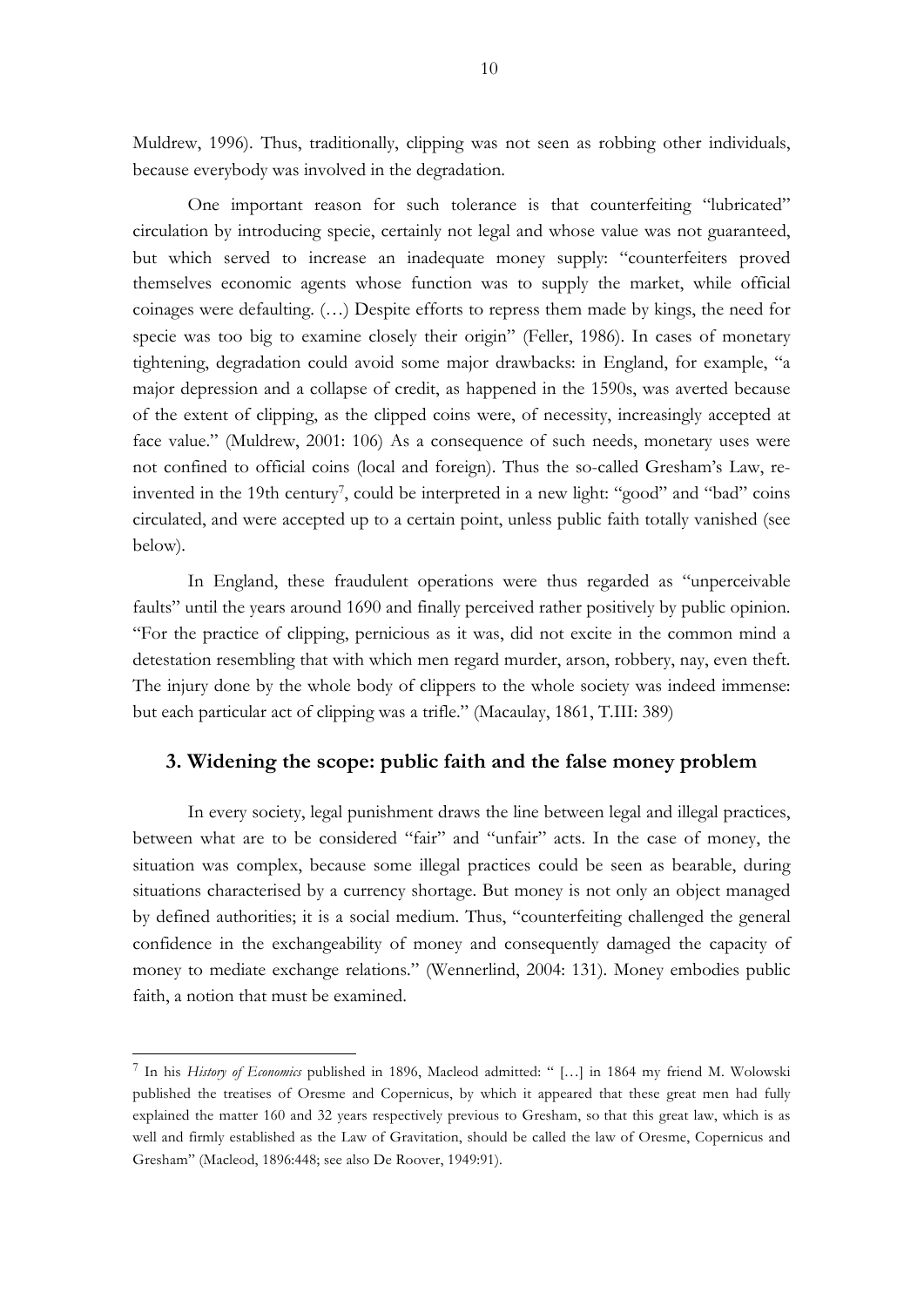### **3.1. Trusting money: from a general framework to the case of the metallic system**

The traditional functions of money (means of payment, unit of account and store of wealth) cannot be carried out without trust in it (Aglietta and Orléan eds, 1998; Théret ed., 2007). More precisely, this general faith in money can be split into three levels, as featured in the following diagram (Théret, 2007).





- *Confidence*, or routine faith, characterises the fact that money is routinely accepted as payment because everyone expects everyone else to accept it at face value. Routine in payments requires that the physical characteristics of coins are generally accepted and let people operate their transactions without having any doubt over their qualities and, more generally, over their acceptation by others. Monetary practices could thus develop daily without any major threats on the acceptability of the coins.
- *Credibility*, or hierarchical faith, means that money is accepted because the credibility of its issuers is certified by a legitimate representative of the payment community as a whole: today, central banks; in early modern Europe, Mints (Newton became director of the London Mint after the triumph of Lockean's monetary proposals) or sovereign monetary institutions (like, in France, the *Cour des monnaies*, which faced the opposition of Malestroit and Bodin as well). Credibility especially refers to the coinage rules implemented by the legitimate institutions.
- *Trust*, or ethical faith, ensures that money is accepted because it is created in accordance with the values and norms which provide the foundation of the community in which money is valuable. What is at stake here is a social recognition of the hierarchy of values established through the unit of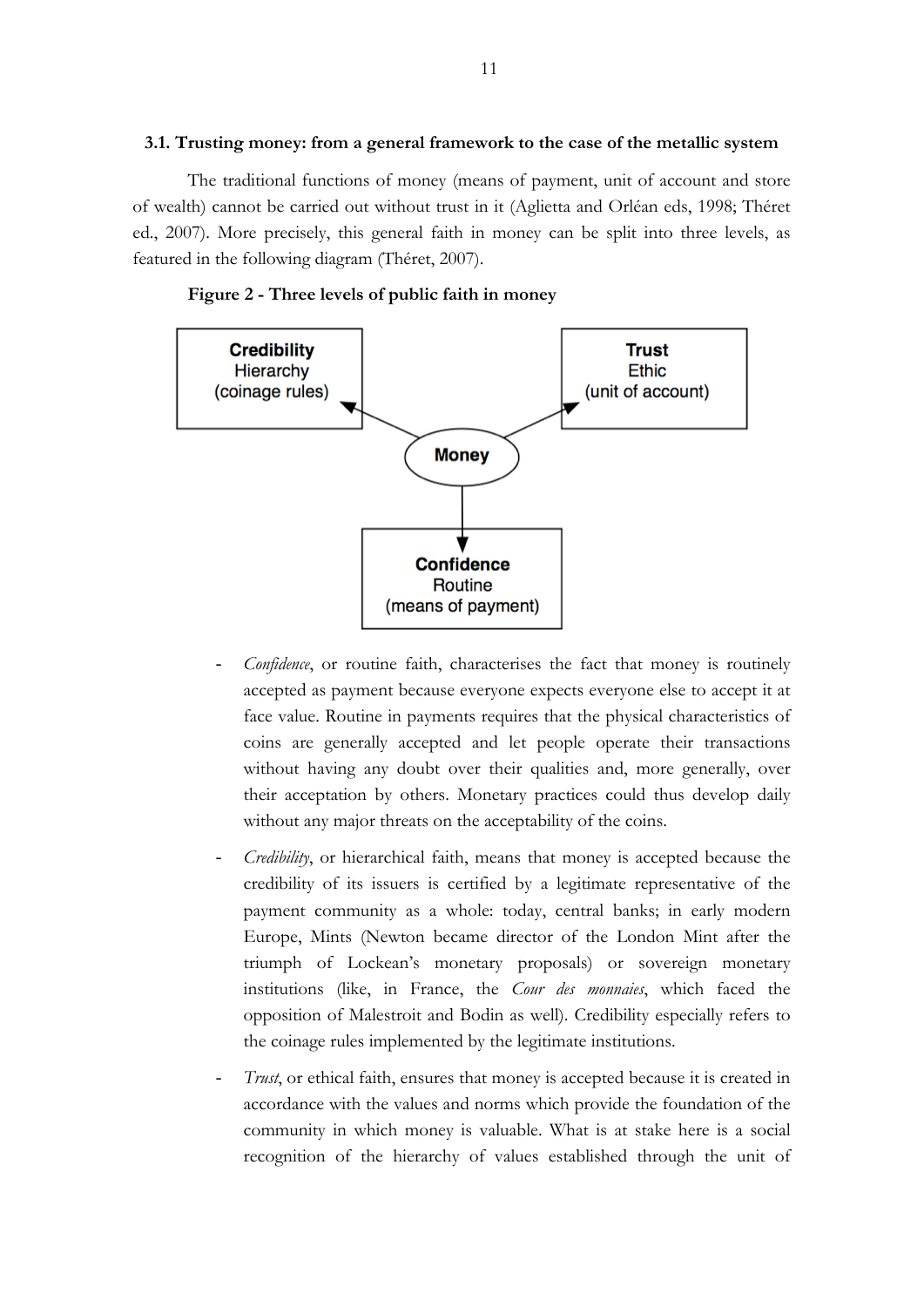account. From a pure symbolic viewpoint, coins bear symbolic representations or monograms of monarchs, monarchies and other transcending values (like, in 1683, the virgin Mary on new Castilian silver coins) that featured the unity of the huge diversity of economic operations and actors, introducing symbols of the community's unity into every monetary transaction.

*Confidence*, *credibility* and *trust* are thus three levels of public faith in money, whose combination ensures the stability of payment systems. The transcendent values of society are declined through the formulation of minting rules, and in the sphere of common payments.

As a basic consequence of such an approach, even metallic currencies contain a strong degree of fiduciarity (Andreau, Carré, Carrié et Lamouroux, 2007). In every system, the political, economic and legal levels need to appear coherent for each actor. Hence money is a pluridimensional medium, and public faith must be preserved to ensure the functioning of the monetary system. Operations such as recoinage or the punishment of counterfeiters could be seen as symbolic acts, aimed at ensuring either the refoundation or the permanence of the monetary system and the underlying social order<sup>8</sup>. Indeed, counterfeiting and degradation – but, as we are going to stress it, debasement and enhancement as well –, could threaten the credibility of the issuing authorities, as well as confidence in the daily routine of monetary practices, and trust in the overall values of the social order – three levels essential to every monetary system.

A comment on routine can be added: when the money system is so confused that counterfeiters are able to issue better coins than Mints (as in Pepys' case), anyone might accept counterfeit coins. This situation can be analysed in terms of a conventional pattern: "A medium of exchange – say, coin of the realm – has its special status by a convention among tradesmen to take it without question in return for goods and services. […] the inconvenience of accepting a bad medium of exchange is less than the inconvenience of refusing it when others take it, or of taking what one can neither use nor spend." (Lewis, 1969: 48) But this kind of convention can nevertheless imperil the system.

#### **Counterfeiting, degradation and public faith**

1

Routine, hierarchy and ethics do interact: a "marginal" but continuously repeated act can undermine the whole society. As Caffentzis remarks, "theft is a one time affair, but the clipper's work introduces a continuous deepening obscurity into our reality and into our ideas." (Caffentzis, 1989: 28). An act considered a "trifle", because it only consisted of

<sup>&</sup>lt;sup>8</sup> For example, the prosecution of counterfeiters at the end of the 17<sup>th</sup> century became performances in which "spectators, by their viewing of the scene, became adjuncts of the state in establishing – one can even say coercing – respect for and compliance with the rules of the monetary system.", Wennerlind, 2004, p.149.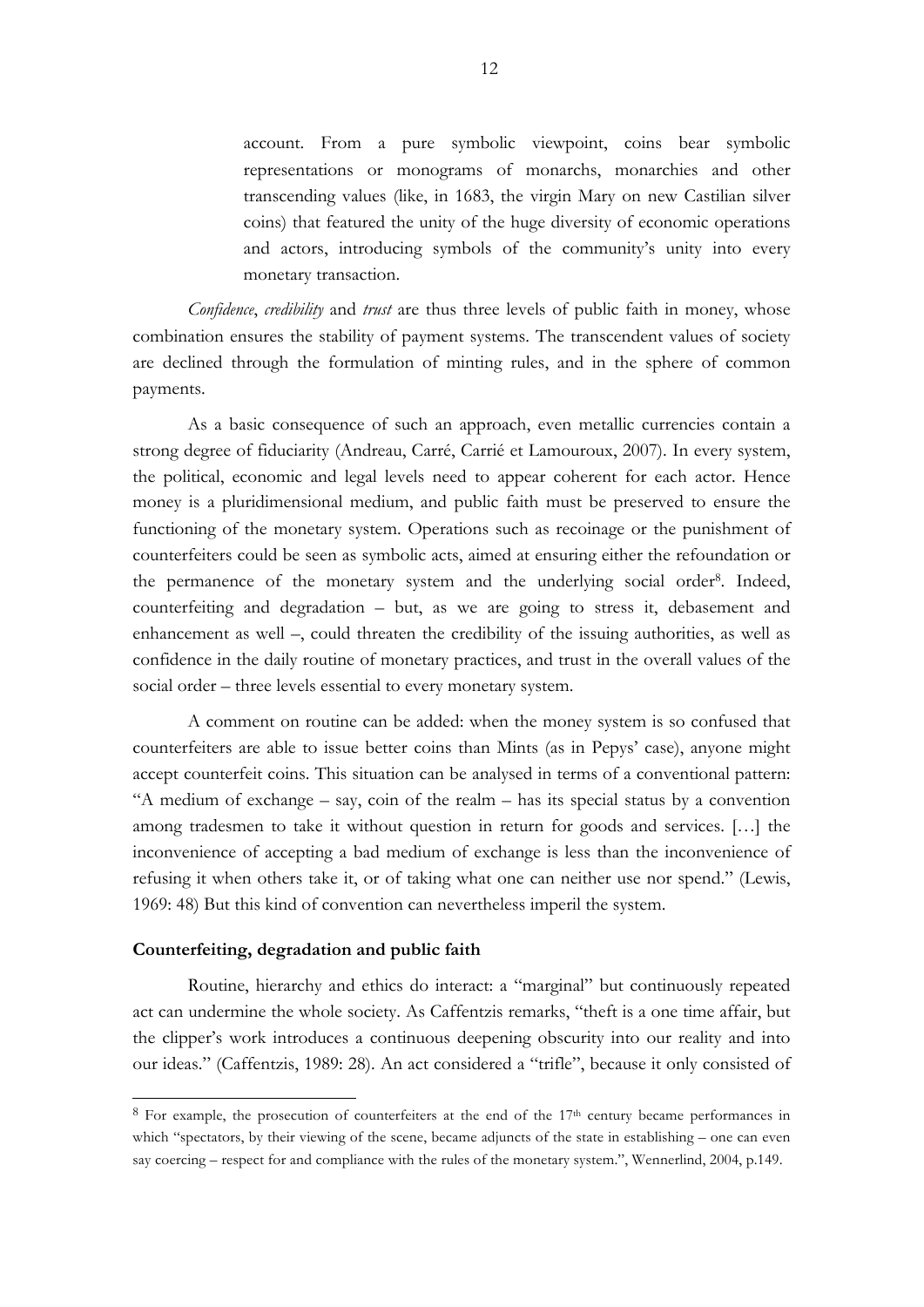the removal of a very small amount of metal, had huge social consequences. As it will be shown in the following section, Jean Bodin thought that counterfeiters perpetuated crimes of lese-majesté and, according to John Locke, armies of clippers were more dangerous than foreign battalions…

In other words, as Macaulay noted, "For great as the aggregate of the evil was, only an infinitesimal part of that evil was brought home by the individual malefactor." (Macaulay, 1861, T.III: 390). Addison, in his very interesting *History of a Shilling* of 1710, gave voice to a coin narrating its adventures, from the mines of Peru to the pockets of Londoners. The coin was eventually seized by a clipper who dismembered it: "I fell into the Hands of an Artist who conveyed me under Ground, and with an unmerciful Pair of Sheers cut off my Titles, clipped my Brims, retrenched my Shape, rubbed me to my inmost Ring, and, in short, so spoiled and pillaged me, that he did not leave me worth a Groat." (Addison, 1710: 187). This image is very fruitful. It was not only the petty coins that were dismembered, but the society as a whole. For example, if clippers exercised their craft on the English coin named *Crown,* clipping this coin meant eroding the King's representation, so "shaving, clipping, and filing the King's head stamped on the coin became a highly symbolic decapitation." (Wennerlind, 2004: 140). Clipping, filing or shaving coins could be seen not only as a fraudulent practice, but also (and above all) as a political act.

One index of the loss of confidence could be the intensification of clipping. When a crisis finally developed, the enduring tolerance stopped, as suggested especially by the case of England at the end of the  $17<sup>th</sup>$  century that will be briefly presented below.

#### **3.2. False money in a broader sense: debasement and enhancement**

There were other forms of falsification, which depended largely on the perception of princes' manipulation: while the king's arbitrage was recognised, allowing him to operate some manipulation of money, a subtle and changing borderline separated it from the purely arbitrary, a situation which generated debates and sometimes led the sovereign to be considered a falsifier.

#### **The confusion around 'debasement'**

The very general term 'debasement' is highly ambiguous, since it takes on different meanings, even among current economic historians. Making the position clearer, as did for example Gould (1970), Sargent and Velde (2003) or Fantacci (2005) involves refusal of this loose sense. Gould (1970) actually distinguishes three practices: a) reducing the weight of coins; b) reducing the degree of fineness of the gold (or silver)/alloy mix from which they were struck; c) tariffing the coins at a higher valuation in terms of money of account, while leaving their physical characteristics unchanged. According to him, 'debasement' strictly speaking corresponds to case (b), while (c) characterises 'enhancement'. The first method,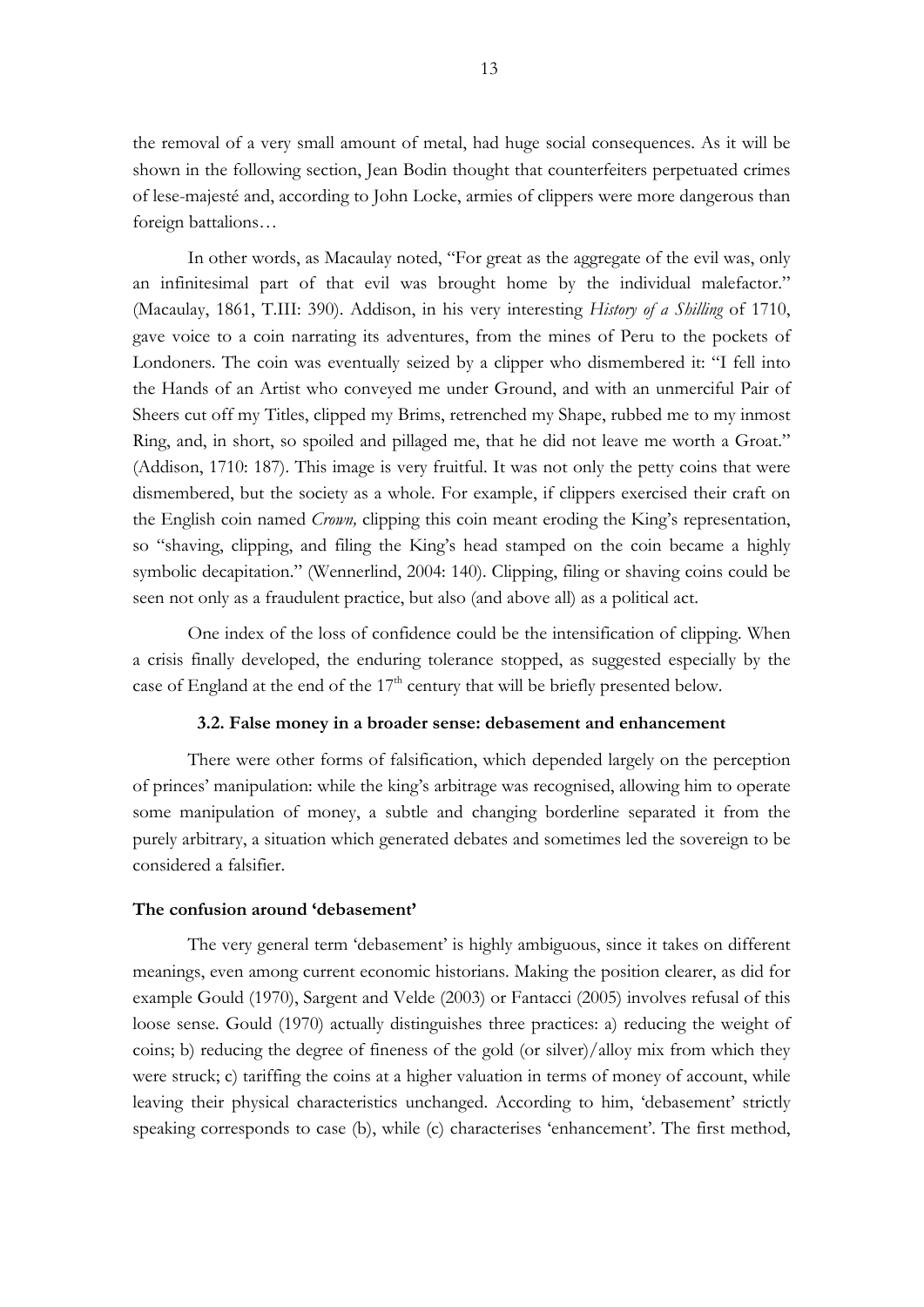(a), was simply called 'making the coins lighter'. It must be said that, in its loosest meaning, 'debasement' comes to refer to these three methods!

This is why it is more relevant to consider cases (a) and (b) as debasement processes, i.e. the act of decreasing the precious metal content of the coin, as ordered by the prince, by minting new coins, either of lower fineness of the precious metal that constitutes a coin (gold or silver being mixed with a base metal, generally copper) or of lower weight. A clear distinction must be made between enhancement (or cry-ups, *ie* a rise in the legal value of unchanged coins<sup>9</sup>, case  $c$ ) and debasement (minting new coins of lower metallic content<sup>10</sup>, cases *a* and *b*).

#### **Debasement strictly speaking**

Debasement was carried out by princes. The main purpose and consequence of debasement was the appearance, or more generally the development, of a gap between the legal value and the value of the metallic content evaluated in units of account through legal prices of metals. Whatever the gap, it had to be greater than the *brassage* (a fee charged by the mint operator to cover production costs, excluding the price of metal); it depended mainly on the seigniorage decided with the coinage. Debasements were generally carried out officially, the characteristics of the new coins being published, especially when old coins were taken out of circulation in order to melt them down and issue new coins of lower precious metal content.

There were nonetheless borderline cases involving hidden debasement. Princes could indeed order a debasement without announcing that the newly issued coins were debased. This was the case of Swedish King Gustav Vasa during the 1540s (Ögren and Runefelt, 2010). But princes did not always control the process. For example, officers of the Mint sometimes committed mistakes in the application of edicts. More disturbing were cases of officers of the Mint, or moneyers themselves, ignoring edicts and voluntarily issuing coins of lesser metallic content. As well as clipping and other forms of degradation, hidden debasement generated a gap between the actual metallic content of coins and the legal one, as ordered by the royal edicts, whatever the official quality of the coins.

#### **Enhancement**

1

Enhancement was the most widely used tool of monetary policy, since, in the metallic monetary system of medieval and early modern Europe, where coins did not bear

<sup>&</sup>lt;sup>9</sup> Though this is of old use, Sargent and Velde (2003) prefer to use 'cry-ups' when referring to what we will call here 'enhancement'.

 $10$  One can note that the definition is far from being neutral. For example, French terms referring to enhancements or cry-ups are frequently translated in English as debasement loosely speaking, thus inducing misunderstandings. Similarly, the English translation from Latin may produce some confusion (see discussion on Mariana, below).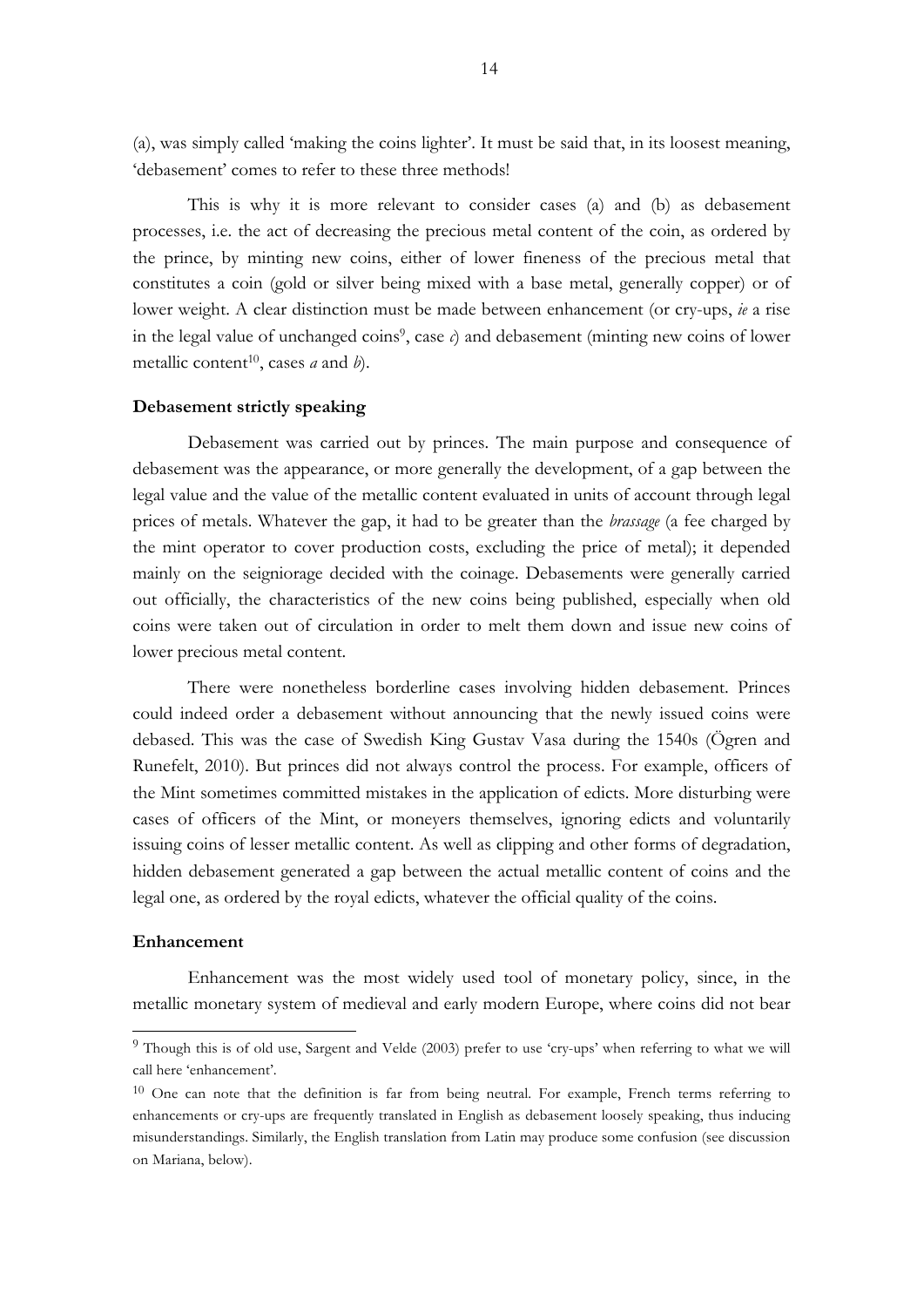any mention of their legal value, it was very easy to change them by an edict. Like debasement strictly speaking, as well as degradation and counterfeiting, enhancement produced a gap between the legal value and the metallic value of a coin; but it did by no means affect the metallic content. For this reason, the practice may appear less harmful and unfair than debasement, in which the intrinsic value of the coin may be heavily affected.

#### **3.3. Debasement, enhancement and Public faith**

While counterfeiting and degradation were morally and legally condemned, although tolerated to a certain extent, debasement and enhancement could not be legally condemned, since they were ordered by princes themselves. They were nonetheless generally morally condemned, since they undermined public faith.

In a metallic monetary system, the pact between the prince (who can dictate the issuing rules, such as the relationships between the unit of account and the means of payment) and his subjects could be easily manipulated. It is widely known that princes were in the habit of devaluing the standard: in the long run, every European country experienced a steady depreciation of its currency. For example, Cailleux (1980) and Aglietta (2006) calculated that in 1789, the French livre tournois represented 3,6% of its gold value of 1266, while the 1793 English pound sterling amounted to 35,7% of its value in 1278.

The steady lowering of the metal content of the circulating medium endangered private contracts: creditors could be concerned about the means of payment used to redeem debts. If the prince ordered an enhancement between the loan and its repayment, the creditor could receive less metal than he had lent. The problem could be worse in the case of the withdrawal of existing coins and the issuing of new coins of a lesser metallic content, but this was less frequent. In response to the risks and the confusion induced by such practices, grew networks of bills of exchange in Europe from the  $15<sup>th</sup>$  century, as well as autonomous and transnational systems of account, as ways to erect parallel systems of account aimed at preserving commercial contracts from enhancement and debasement (see Boyer-Xambeu, Deleplace, Gillard, 1994).

According to Robert Cotton, "The Regulating of Coin hath been left to the care of Princes, who are presumed to be ever the Fathers of the Common-Wealth." (Cotton, 1626, in Mc Culloch, 1856: 127). But when the sovereigns manipulated "their" currencies too frequently, public faith was endangered, in its three monetary dimensions featured in figure 2 above. Before developing this point below by means of the analyses of Bodin, Mariana and Locke, another quotation from Cotton can summarise a contemporary point of view on this subject: "The Measures in a Kingdom ought to be constant: It is the Justice and Honour of the King; for if they be altered, all Men at that instance are deceived in their precedent Contracts [...] for no Man knoweth then, either what he hath or what he oweth." (Cotton, 1626: 138)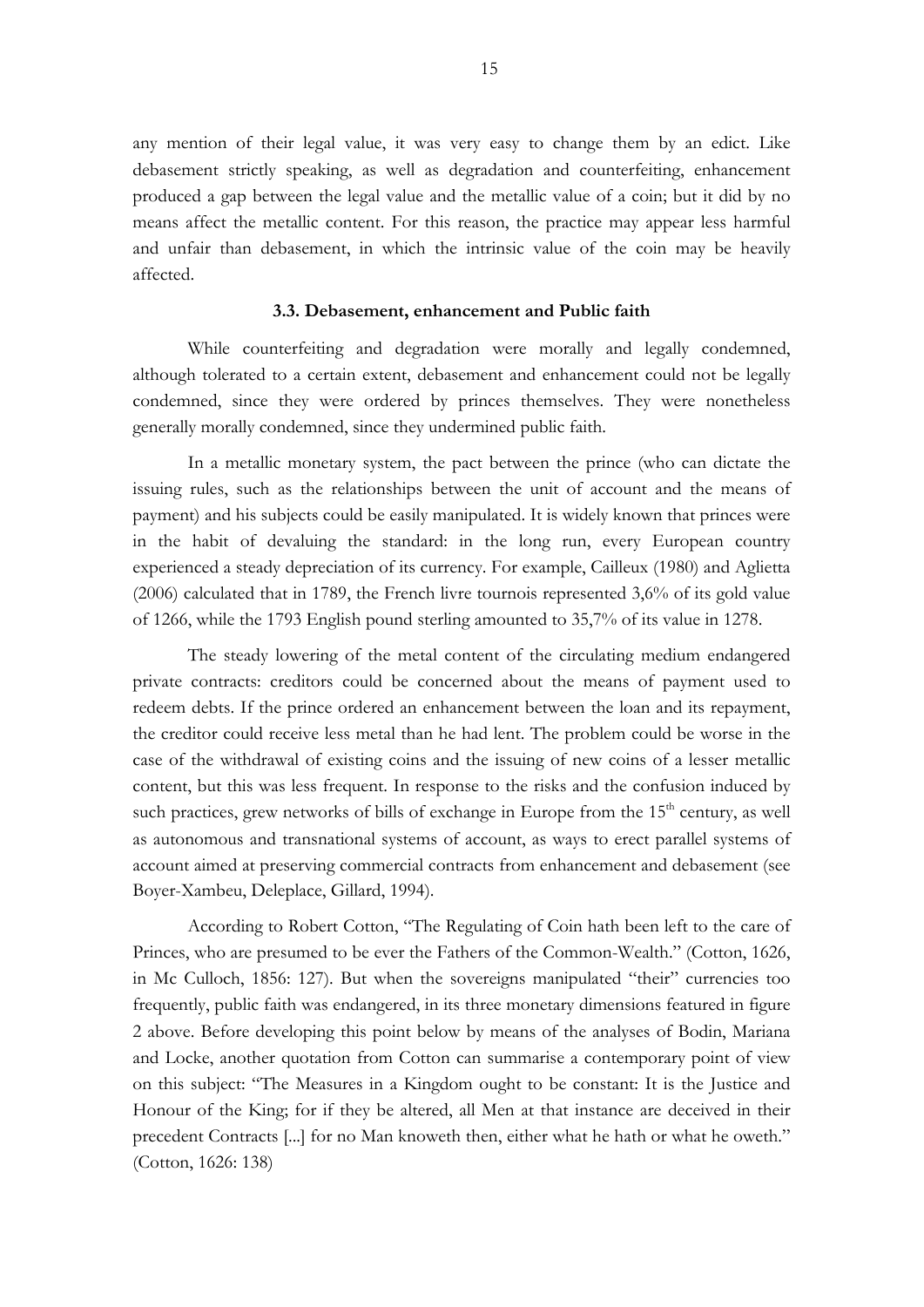When the tolerance of coins of inferior quality was no longer bearable, situations could lead to important crises, and the powers had to reaffirm their authority, by new definitions or legal measures that tried to restore confidence, credibility and trust. Crises generally led to recoinages<sup>11</sup>: these operations were not only a necessity after generalised counterfeiting and clipping, but are to be understood in the framework of rethinking the quality of the official coinage. These moves towards coins of better quality were seen as huge operations aimed at restoring the integrity of damaged coins, whereby fire purified bad currencies<sup>12</sup>.

#### **3.4. The four categories of false money**

Figure 3 summarises the four categories of false money we previously identified. There is obviously a moral, as well as an economic, hierarchy among these forms. Each false money category is associated with a main distinctive feature — although we have to keep in mind that all but the counterfeit of the sovereign's mark appear in at least two categories. The figure must then be read as follows: as we progress from the left to the right, a category of false money cumulates features of former categories and includes a new one. For example, the metallic content is lowered as a result of all of these manipulations but enhancement. On the top appear the operators of each sort of false money: either princes, including their monetary administration (moneyers and officers of the Mint), or individuals.

Falsifications are considered more unfair as we progress toward the right, since they are obviously more cheating and misleading the people, losing any justification especially related to sovereignty. Moreover, falsifications are viewed as harmful since they introduce trouble into routine payments and accounts. Economic harmfulness of falsifications depends on the quantity of degradation and counterfeiting operated, and the frequency and the quantity of enhancement and debasement operated by princes.

By all means, there is a qualitative gap between the categories related to prince's manipulation and those related to individual practices. Building such a chart, gathering individuals' cheating and prince's manipulation, serves to understand the continuity and hierarchy between those acts, as considered by various authors of the early modern period.

-

<sup>11</sup> Recoinages could also be implemented after a technical improvement, as the French recoinage of 1640, decided immediately after the implementation of the mill technique of minting, that allowed to "produce a fluted, unclippable edge" (Appleby, 1978: 228).

<sup>12</sup> In his *History of a Shilling*, already cited, Addison recounted the recoinage operations from the point of view of the coins themselves: "[…] when every Body thought our Misfortune irretrievable, and our Case desperate, we were thrown into the Furnace together, and (as it often happens with Cities rising out of Fire) appeared with greater Beauty and Lustre than we could even boast of before." (Addison, 1710:187).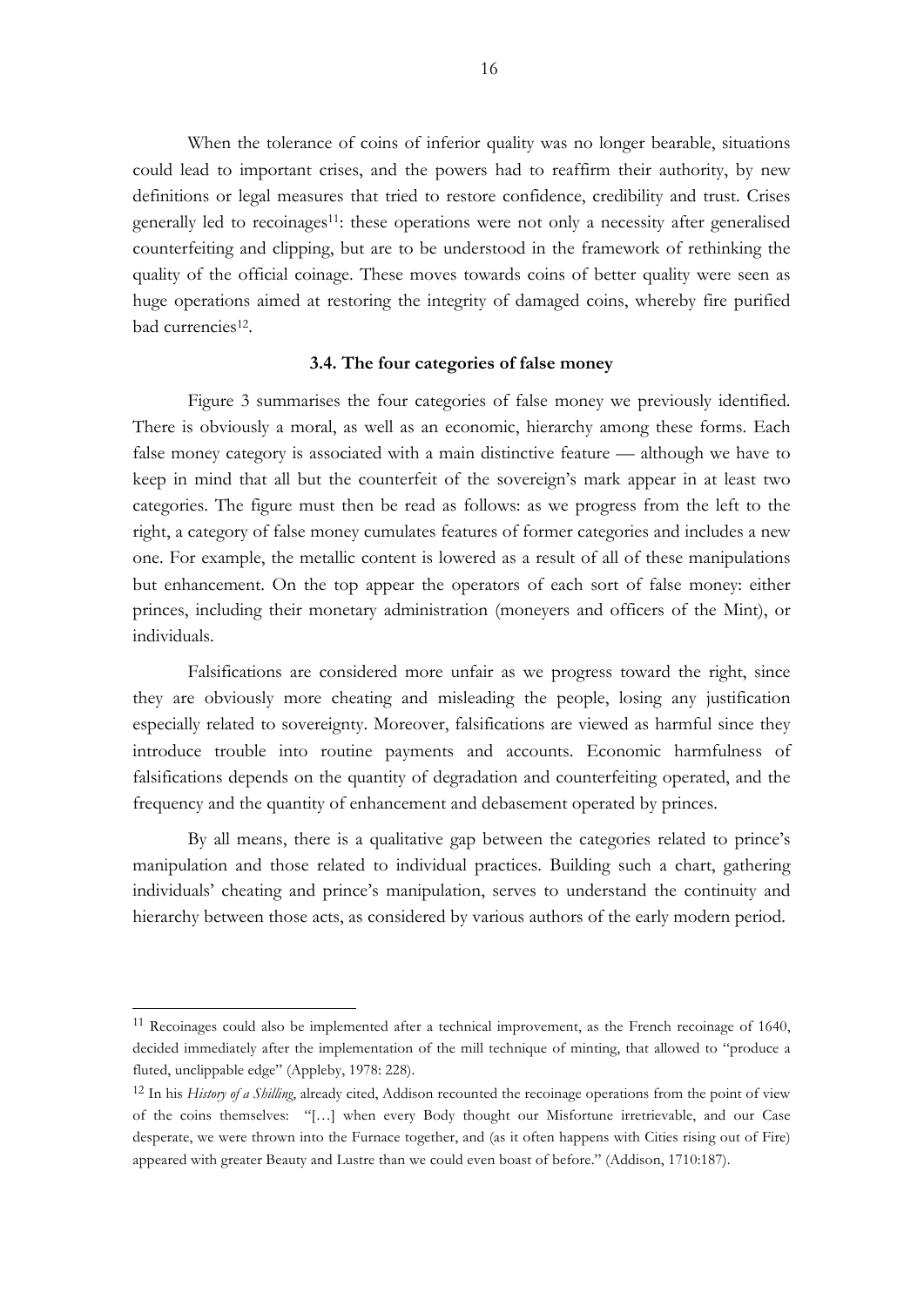

#### **Figure 3 – Four categories of false money**

**4. Converging analyses from distinct maelstroms of falsification: Bodin, Mariana, Locke** 

The monetization process of the early modern period was carried out within the framework of a metallic monetary system, including full-bodied coins (mainly made of silver, but also gold and sometimes copper, as in Sweden and Spain during some periods) and types of billon coins (small change whose current and legal prices could not be justified by their intrinsic metallic content which was very poor). Since the tools of monetary policies were mainly limited to manipulation of the legal values of coins, of their metallic content, and of the quantity of coins to be issued, every part of Europe faced false money problems, whatever their nature. Actually, the false money problem was not only technical (a matter of minting techniques); it was economical (a matter of economic troubles), moral (a matter or fairness and justice) and eventually political (a matter of sovereignty). Moreover, contrary to the position frequently held in historiography, most debates concerned not so much the quantity of coins as their quality. This is reflected in the numerous publications and controversies dealing with this problem.

Putting aside various interesting cases of monetary crises where falsifications played a major role, as, for example, the *Kipper- und Wipper Zeit* in the Holy Roman Empire (see for example Kindleberger, 1991), we will emphasise three examples linked with three major authors of their time whose writings were related to the falsification context (broadly speaking, as defined earlier in this paper): France, with Bodin's writings; Spain, with Mariana's texts, and England, with Locke's proposals. Our purpose is not to be exhaustive,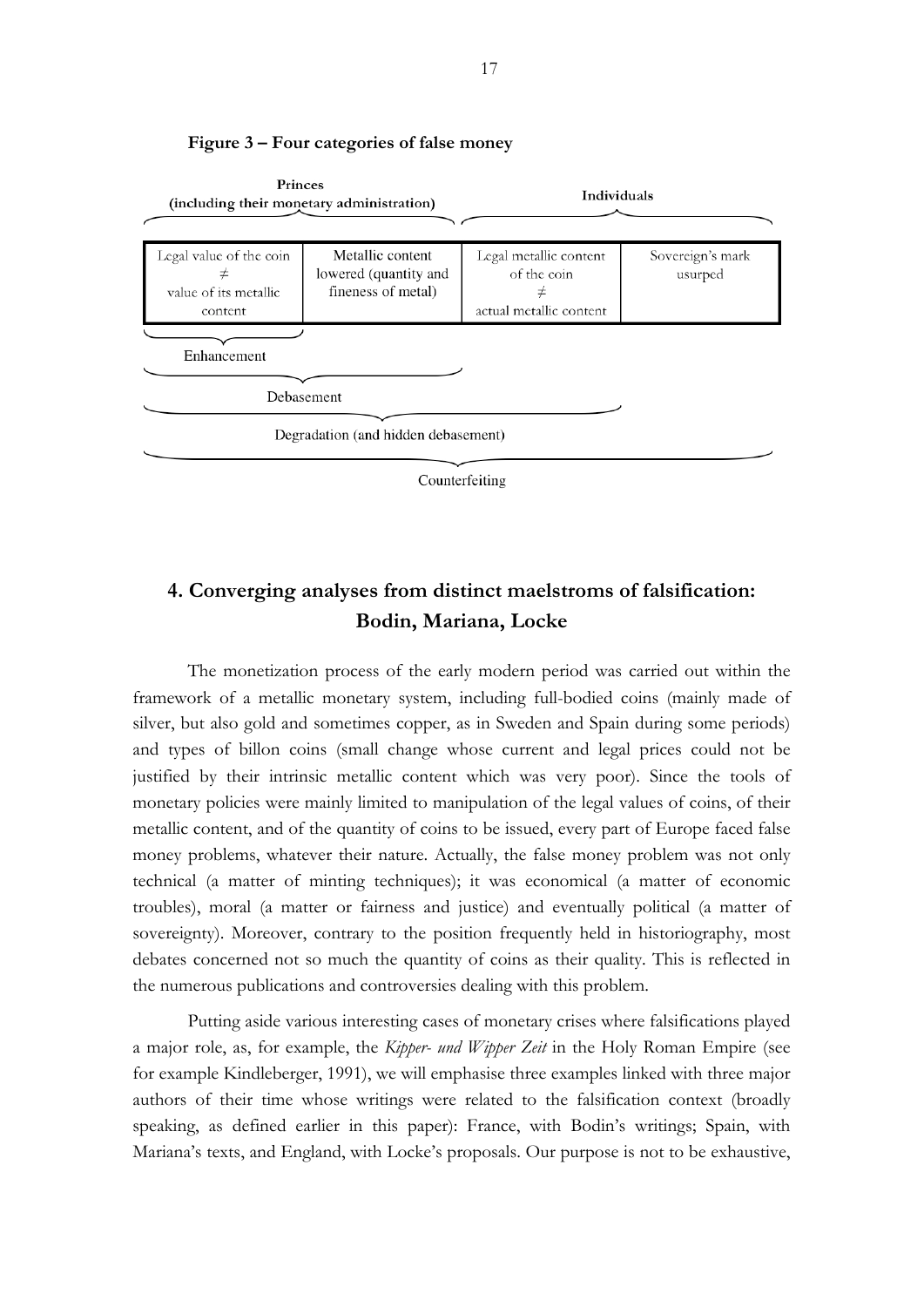neither on European cases, nor on debates and writings generated by specific situations experienced by a couple of countries; it is, rather, to assess to what extent such contexts were analysed by distinct authors on their specific theoretical grounds, giving place to possibly similar proposals. What is especially interesting is the articulation these authors established between false money forms. We will see that the formerly distinct problems, namely, on one side, clipping and counterfeiting (mainly by individuals), and, on the other side, debasement and enhancement (by princes) were intimately related. One important lesson that surges from this insight is that monetary thinkers in the context of metallic system were less interested in the money quantity problem than in its very quality, and that the quantity issues were subordinated to the quality ones.

#### **4.1. Jean Bodin and the French monetary crisis of the 1560s and 1570s**

In France, a series of enhancements occurred between 1560 and 1577, a period characterised by a dramatic rise in prices. Successive cry-ups did not manage to stop the dynamics of rising voluntary prices for the main gold coin, the *écu*, fostered by the outflow of good coins and the inflow of bad foreign coins. The legal price of the gold *écu* rose from 46 *sols* in 1560 to 70 sols in 157713. The deepening crisis was eventually stopped by an important reform implemented that year, especially formalized by Thomas Turquam and implemented by the *Cour des monnaies* (Parsons, 2003a). It unified the currency and the unit of account, putting the gold *écu* in the centre of the monetary system at a fixed price of 60 sols. This new system lasted 25 years.

In 1566, Jehan Cherruyt de Malestroit, officer of the *Chambre des comptes*, published his analysis of the general rise in prices that was provoking a growing general dissatisfaction. Malestroit combined two paradoxes. First, the general perception of prices rising sharply was nothing more than an "image of account", *i.e.* a monetary illusion caused by enhancements. Prices rose indeed along with cry-ups, which meant that anyone did not pay things with more metal than before. Second, a rise in the price of the coin impoverished people whose incomes were fixed, since they received less metal.

The controversy that arose in 1568 with the first answer from Jean Bodin (1530- 1596), a jurist and lawyer of relatively low status, is commonly viewed as a pioneering moment in the quantity theory of money. Actually, the debate developed throughout the 1560s and 1570s and various secondary authors participated (at least the following: on an independent basis, La Tourrette, Colas, Turquam; supporting Bodin's position, Girard du Haillan; supporting Malestroit's position, Garrault). Bodin discussed only the first paradox of Malestroit, particularly analysing the causes of the rise in prices. Two of those causes were monetary: (1) the abundance of gold and silver, and (2) the price of the coin. While the second one is the argument developed by Malestroit himself, the first argument is a

<sup>13</sup> The French unit of account, the *livre tournois*, consisted of 20 *sols*.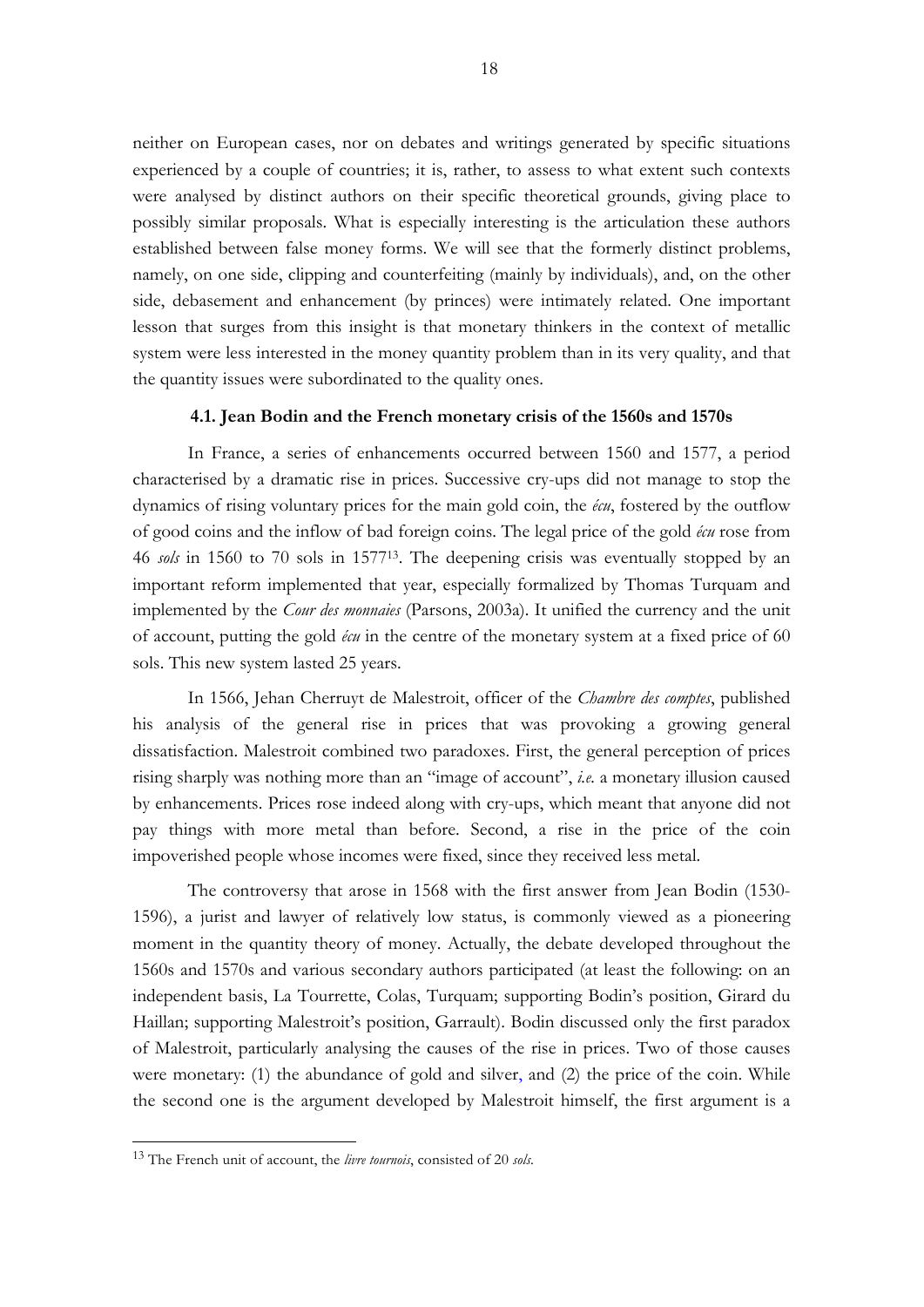new one. Today's economists frequently acknowledge Bodin (1568, 1578, 1593) as one of the first authors clearly exposing what would become the quantity theory (O'Brien, 2000), but there is no consensus on that point (Arestis, 2002; Blanc, 2007). Anyway, Bodin's monetary ideas should not be reduced to such a theory, at least because the very core of Bodin's monetary analysis has to be found in his reflection on the conditions wherein monetary sovereignty should be fulfilled and limited (Blanc, 2006, 2007).

Such an analysis suggests, thus, that the controversy calls for other interpretations, where false money issues are given a central role. Whereas Malestroit centred his analysis on enhancement, Bodin not only included both enhancement and debasement by the Prince, but also degradation operated by officers of the Mint, counterfeiting and clipping by individuals and foreign specie of bad quality.

Clarifying the common view on false money by showing its underlying logic allows one to better understand the debates of the time. For example, it allows one to understand that the controversial debate on the royal ability to debase the currency can be hidden by a general and unanimous denunciation of bad coins applied to the special cases of counterfeiting and bad foreign coins, thus formally lessening the sovereign's responsibility.14 Moreover, some stress the necessity of battling against counterfeiting, arguing that it is an impediment to the supremacy of royal minting. The suspicion towards coins was nourished by the thin boundaries existing between true and counterfeit coins, on one hand, and, on the other hand, good and degraded or debased coins. All these concerns finally relate to a dichotomy between good and bad currency.

These general debates found expression in proposals. In most cases, however, they were related to the false money issue only partially, proposing a combination of some of the following: severe sanctions against counterfeiters; a change in minting techniques, making counterfeiting more difficult; a change in the definition of the metallic content of the coins; or a strict prohibition of the use of foreign coins. Nevertheless, the issue of the royal ability to debase remained a very difficult one; Jean Bodin tried to resolve it. His proposals were intended to definitively avoid all forms of false money. We suggest that herein lies the real importance of Bodin in the history of monetary ideas.

The originality of Bodin's monetary analysis lies in its relationship with the core concept of his works, sovereignty, developed in his major work *Les Six Livres de la République*. Given Bodin's interest in the development of this concept, counterfeiting by individuals should be a much more serious issue than bad coins induced by the Prince's debasement, since counterfeiting usurps the mark of the sovereign and constitutes what Bodin called a crime of lèse-majesté. Arguably, bad currency makes it difficult to get stable

<sup>14</sup> See for example Bouteroue (1666: 7-9). He defines counterfeiters as those who clip, wash and use other inventions in order to debase coins; but the main causes of debasement that he identifies later all proceed from the king's practices.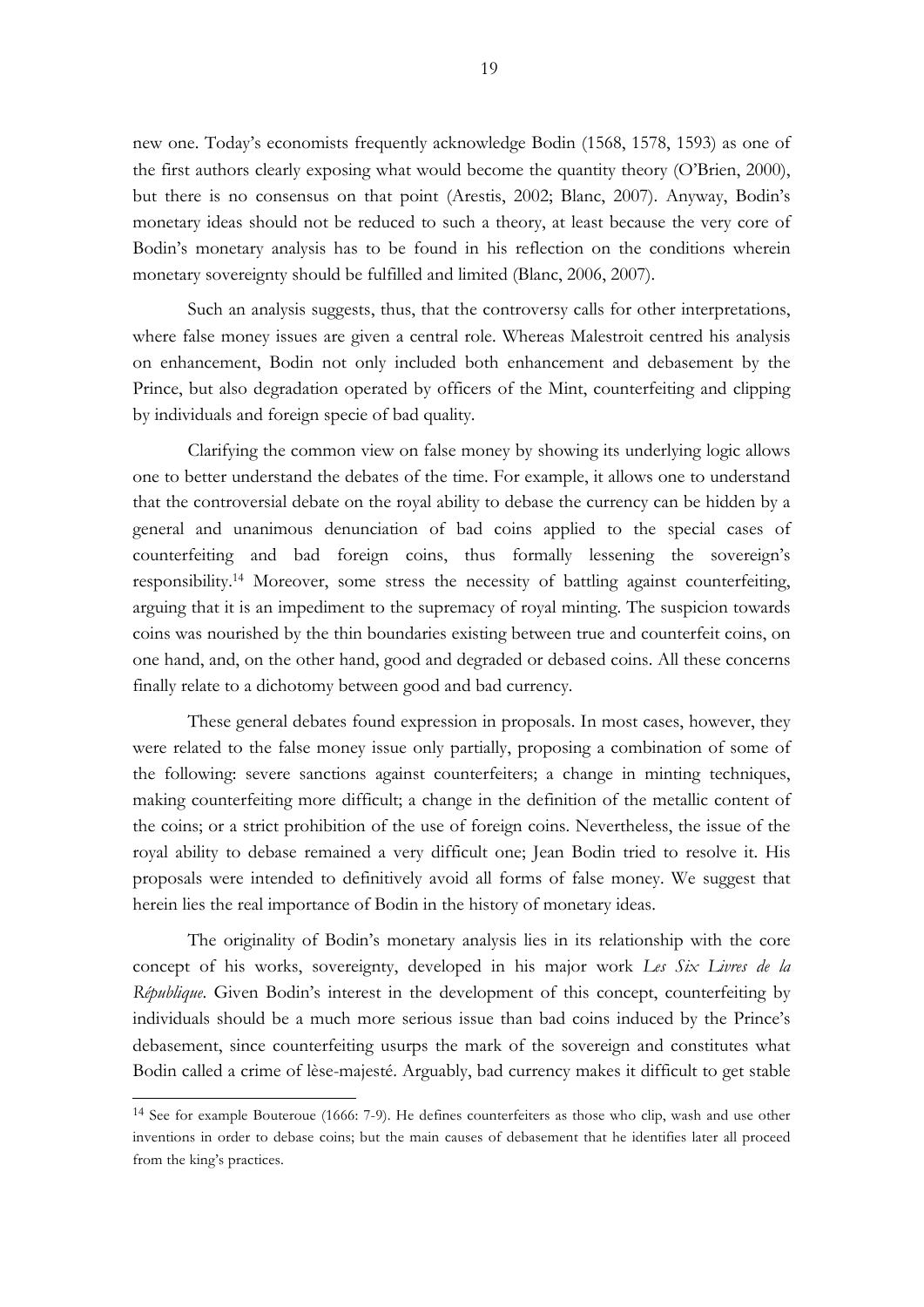references in prices, which undermines commercial activity. Nevertheless, it is by no means in contradiction with sovereignty, since sovereignty implies a right to debase. On the same ground, the recurrent circulation of foreign coins (of good and bad quality) should be viewed as necessarily hurting the principle of sovereignty.

Yet, Bodin's analysis of money puts falsification first, in the broad sense we previously identified: he focused his attention on the quality of metal, not on the mark of the sovereign. Indeed, the very existence of both counterfeit coins and debased coins proceeded from the same logic: profit, resulting from the difference between the legal value of the coins and the minting costs. Counterfeiters certainly diverted the mark of the sovereign, but their only purpose was to make a profit by falsifying the metallic content of the coins they minted. Fighting the falsification of the sovereign's mark (on the counterfeit coins) was thus subordinated to the fight against the falsification of metal (on debased and degraded coins). The reversal of Bodin's analytical framework, putting the principle of sovereignty second when reasoning on money, applied too to the problem of foreign coins. Bodin worried about this problem when their metallic content was of a lower fineness than that of the domestic coins: those bad coins could flow in to be exchanged for good French ones, which would be melted and exported. Good foreign coins did not create such a problem (Bodin, 1568: 134 and 137-8). Despite his theory of sovereignty, Bodin was more troubled by this risk of an inflow of bad coins than by the symbolic contradiction brought by foreign currencies to the royal mark. Other French writers after him would be more worried by this symbolic issue — for example Montchrétien (1889 [1615]). Finally, Bodin, like other contemporary monetary writers, with the exception of Turquam (1573), did not analyse the effect of the high prices of foreign coins on the price of the domestic coin.

The contradiction between Bodin's interest in the construction of sovereignty and the acceptance of something apparently challenging monetary sovereignty may be understood through the distinction between minting and circulation, regarding monetary matters. From a minting point of view, the authenticity of the mark is a peremptory necessity, the quality of the metal being a secondary issue. From a circulation point of view, Bodin reversed this order: the mark is nothing more than secondary, and the metal becomes the central point, the conditions in which economic activity is carried out being related to it. Consequently, it appears that the false money issue leads to a particular combination between, first, the three components of coins (metal, mark and legal value) and, second, the two phases of coins (minting and circulation). A strict sovereignty point of view would lead to bring up the issue of the mint and the mark, whereas an economic point of view would lead to bring up the issue of the metal, the legal value and the circulation. It is noticeable that Bodin constructed a theory of sovereignty with a monetary dimension but, in order to resolve the false money issue, deeply related to sovereignty, he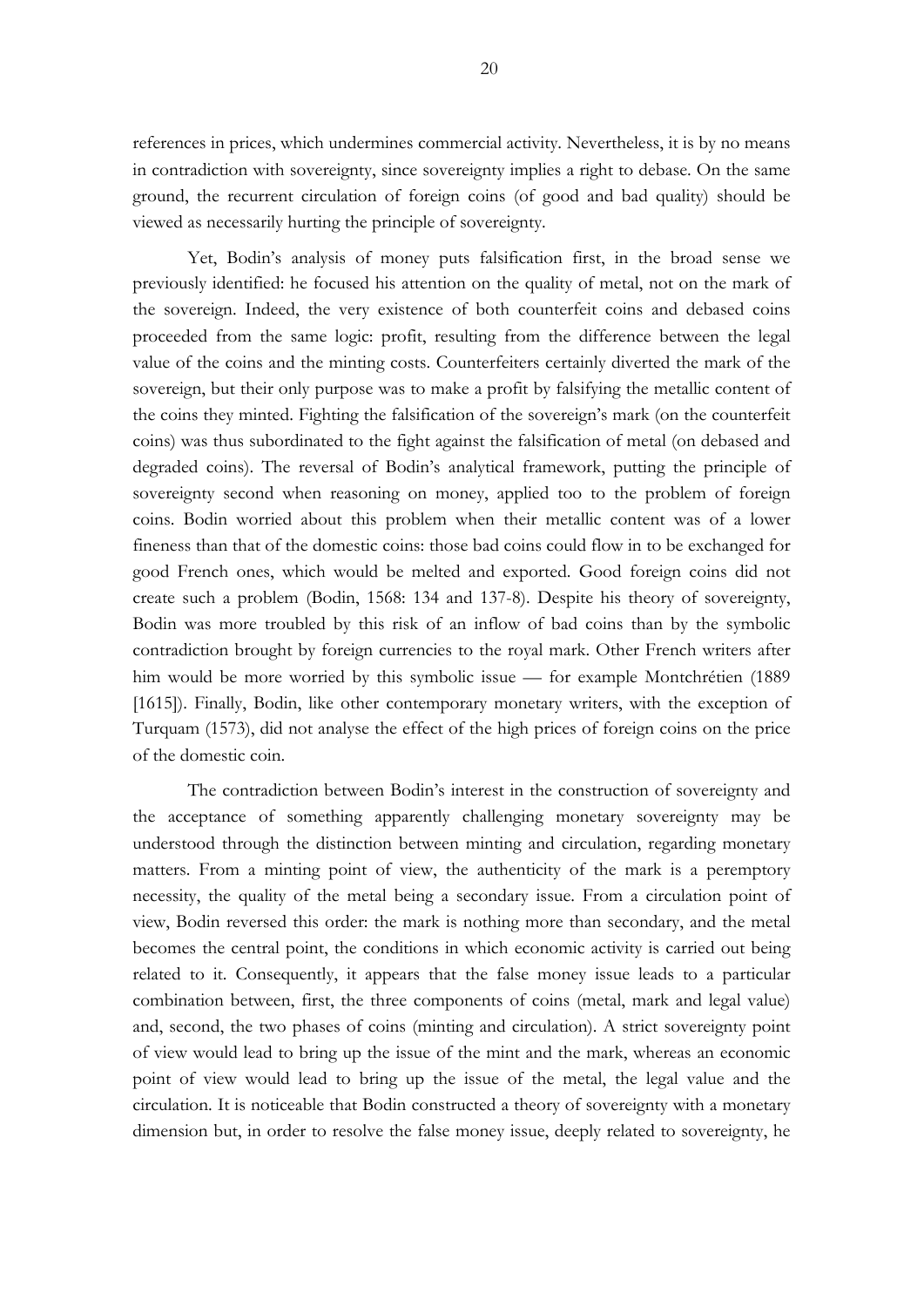took up the economic point of view and then stressed the circulation, legal value and metal issues.

The core problem was then, according to Bodin, the design of a sound and stable system that definitively prevented debasement by the Prince. Suppressing the features of the official monetary system which made the use of metal of low fineness possible would be the ground on which it would be possible to completely overcome the crime of lèsemajesté stemming from counterfeiting, as well as debasement and enhancement by the Prince and all forms of degradation.

Bodin's proposals led to a monetary system made up of good coins only, whatever their origin. He proposed a system organised with full-bodied coins (of gold, of silver and, depending on the version of the proposal, of copper) and an immutable legal value of the coins equal to their intrinsic value (Bodin, 1593, book VI, chapter 3). He proposed to demonetize foreign coins of lower quality and to prohibit the export of good coins. He also proposed reforms in minting rules and techniques, so that counterfeiting would become technically impossible or too difficult. This last point was not specific to Bodin, since other writers or officers of the Mint were also looking for such results<sup>15</sup>. The French monetary reform of 1577 did not take Bodin's proposals into account. One of its weaknesses lied in the idea of a fixed ratio between gold and silver (1:12), as noted by O'Brien (2000): it is enough to destroy all the system. Indeed, changes in the current ratio due, for instance, to the inflow of more silver than gold as it appeared before and after Bodin's writings, leading to a change in the ratio in favour of gold, would induce flows of coins consistent with Gresham's law.

#### **4.2. Juan de Mariana and the early beginnings of the** *vellón* **crisis**

In 1609, the Spanish Jesuit Juan de Mariana (1536-1624) published a short "Treatise on the Alteration of Money"16, which may be assessed as an important milestone in the evolution of monetary ideas. It must be said that Mariana's reputation, both contemporary and posthumous, came primarily from other books, the *Historiæ de Rebus Hispaniæ* (*History of Spain*, 1592) and *De Rege et Regis Institutione* (*On the King and the Institution of Kingship*, 1599). In the latter, which was to serve as a guide for the young Philip III, he developed his view of a constitutionalist monarchy. He came to argue that tyrannicide is fair when there is no other solution to put an end to the devastation of an unjust king: "any citizen, in the name of the people, has the right to kill the tyrant" (Part I:6). His description of the tyrant does not directly refer to possible misuses of money, but includes the idea of

<sup>&</sup>lt;sup>15</sup> This was the case, for example, of Nicolas Briot (1615), during the first two decades of the seventeenth century, before he crossed the Channel to offer his services in England.

<sup>16</sup> The original Latin text, entitled *De Monetæ Mutatione Disputatio?*, is part of a much larger book that contains several parts, the *Tractatus Septem*. An English translation of the only "treatise" was published in 2002 in the *Journal of Markets and Morality*; we use this translation in the quotations of the present paper.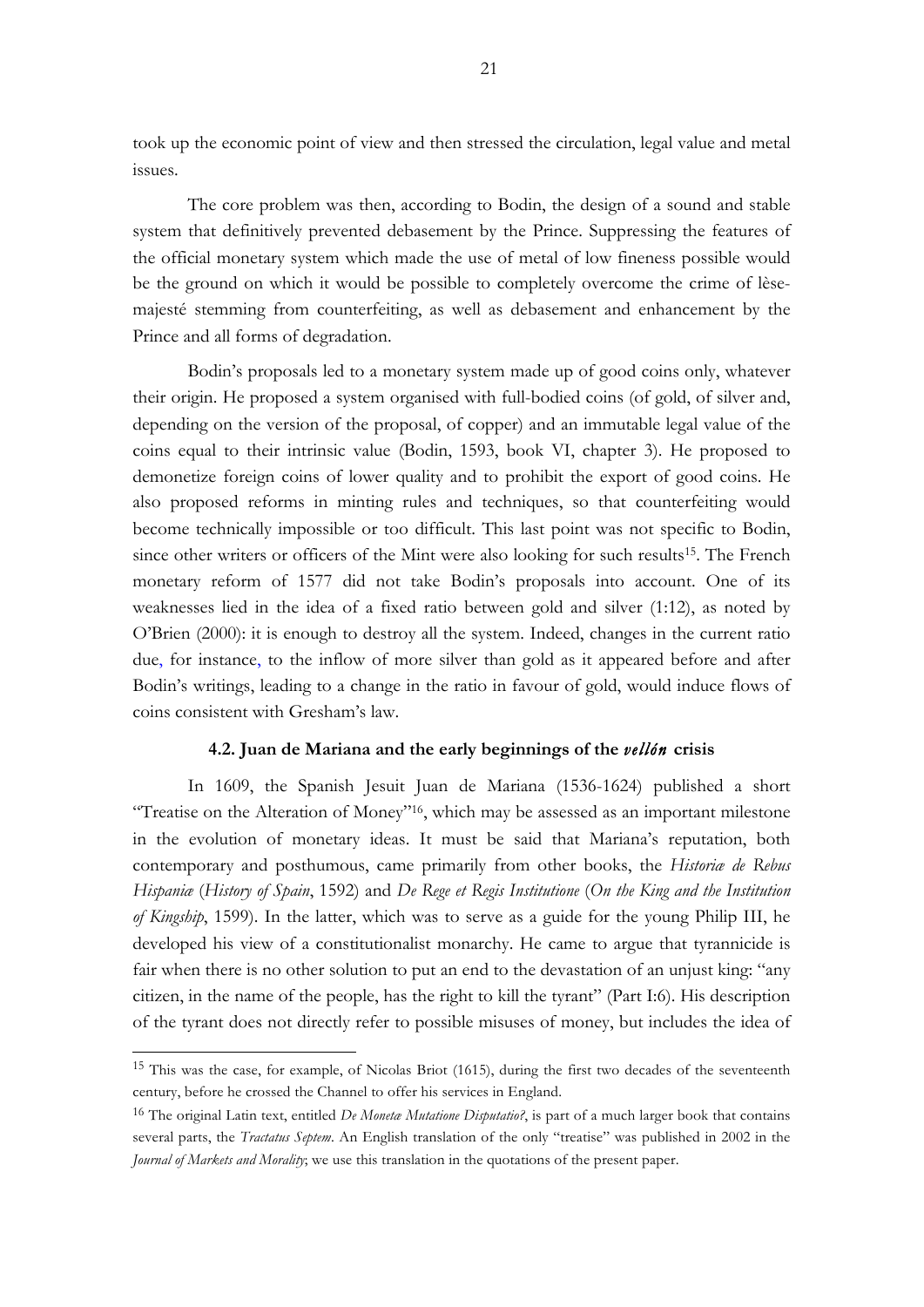ruining his subjects and exhausting them so that he cannot enforce more taxation. In the same book, Mariana denounced adulterations of the currency as a form of taxation (Part III, chap. 8, "De Moneta").

Ten years later, his short essay on money mainly dealt with debasement and, with less insistence, enhancement, considering however that they differ little (chapter 11)<sup>17</sup>. Mariana wrote this essay in reaction to the new monetary context of Castile, characterised by new issues of pure copper coins, known as *vellón*. Issue of vellóns with a very low silver content started in 1597, then two years later new vellóns could be made of copper only. This was the beginning of a long history of small change crises in Castile and recurrent debasement, ending only in the 1680s (Font de Villanueva, 2006; Jefferies, 2010). Yet, as Jefferies (2010) states, Mariana analysed the situation induced by the new vellón issues in a theoretical manner, anticipating crises, rather than reacting to situations of open crisis, given that such a crisis developed progressively. Vellón crises occurred especially around 1628 and 1642 with a maelstrom of manipulation of the coin. Although not formulating it so directly, Mariana's central point was then falsification by princes themselves. Counterfeiting was considered a sub-product of princes' falsification, for the disconnection between the legal value of the coin and the value of its metallic content made it possible for individuals to forge coins of a lesser quality and return a profit on them.

Mariana stated that a king, not owning his subjects' goods but protecting them unless he is a tyrant, could not create new taxes or raise existing taxes without their free consent through a consensus. Debasing money without the consent of subjects, *ie* reducing its intrinsic value through its weight or its quality, as well as enhancing its value, is then robbery and an "evil". According to Mariana, only "pressing circumstances" such as war or siege may legitimise debasement without the people's consent; but should be reverted as soon as peace has been restored. Money, as well as weights and measures, is at the very foundation of commerce; "they cannot be changed without danger and harm to commerce". What is interesting is that Mariana's arguments against debasement and enhancement were less moral than economic – even though morals were an important part of his general reflection, as a theologian who referred to natural law.

According to Mariana, money has "a twofold value" (chapter 4). One is "intrinsic and natural"; it comes from its metallic content ("its type of metal and its weight", plus "the cost of labor and equipment in minting", *ie* a brassage including a provision for depreciation). The other is "the legal value", it is "extrinsic, inasmuch as it is established by

-

<sup>17</sup> The original Latin title was more explicit than its English translation: dealing with *monetae mutatione*, it referred to general changes in the currency, *i.e.* both enhancement and debasement. The variety of the Latin words originally employed by Mariana, "mutatione" (a change, that is not necessarily bad), "vitio" (corrupt, alter) and "depravatio" (corruption, alteration) are not systematically rendered, and the English words "debasement" and "alteration" used in the translation may refer to any of them.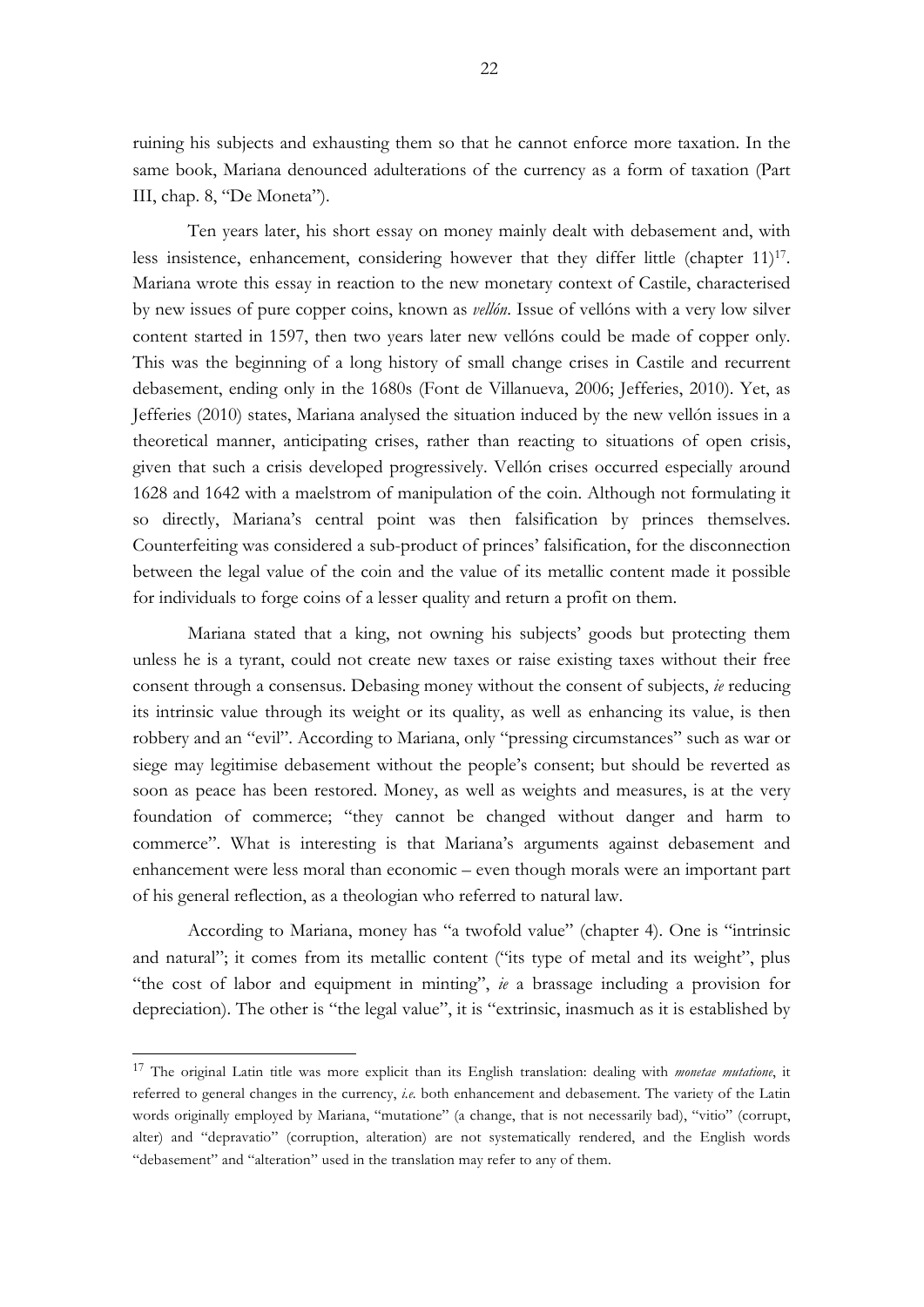the law of the prince, who has the right to prescribe the worth of money as well as of other goods". In Mariana's ideal system (corresponding to a "well-constituted republic"), these two values should be equal and not differ: "they must be mutually adjusted if we want things to be sound" (chapter 11). He includes in this reflection the possibility of a small seigniorage raising the value of the coin slightly higher than its "intrinsic and natural value". This makes a difference with Bodin's ideal, where no seigniorage and no brassage should be added to the intrinsic value.

Mariana was primarily concerned by debasement of small change. He starts by detailing the advantages resulting from such debasement, beyond the ability to finance the king's expenses (chapter 7). The main advantage of debasement is its capacity to speed recovery of the economy when it is ordered in a situation of currency shortage. He then discusses, and refutes, several minor disadvantages derived from debasement (chapter 9), and states that a pure copper coinage could be good, since its legal value is adjusted to its intrinsic one. The major disadvantages are then explained (chapter 10), in the Castilian case where more issues were ordered than authorised by law. Firstly, debasement and enhancement are "against right reason and the natural law herself – it is a sin to change them". Secondly, this money change generated a general inflation. Mariana firmly states that inflation is an inescapable consequence of any alteration in coinage, since the price of commodities increases "to the degree that the coins have been debased or the value of the coins increased". Thirdly, debasement generates trade difficulties; yet trade is the "foundation for public and private wealth". All this generates unintended disastrous consequences: whereas the king aimed at raising his wealth, he only gets more poverty, far from the initial purpose; and, ultimately, the greatest disadvantage is "the general hatred that will be stirred up for the prince".

It is clear, then, that debasement and enhancement of small change (copper vellóns) has to be avoided, for economic and moral reasons. Mariana then discusses the case of silver and gold money. The disadvantages previously analysed are the same for these coins, but their overall effect depended on the extent of the use of these coins. Since "silver is the backbone of commerce", the effects of silver debasement and enhancement would be far-reaching: "when it is altered, everything else resting upon it will necessarily collapse" (chapter 11). Mariana shows the turmoil that the mixed circulation of silver coins of distinct intrinsic values would produce. On the contrary, the falsification of gold coinage would produce little effect because gold was used far less often.

Mariana thus concludes that "If such is done, without consulting the people, it is unjust; if done with their consent, it is in many ways fatal" (chapter 13). Mariana's treatise ends with a bitter attack against corruption. As a consequence of his strong positions, he was condemned for the charge of lèse-majesté. He was sentenced to imprisonment and was finally confined for years to a Franciscan convent. The Spanish crown intended to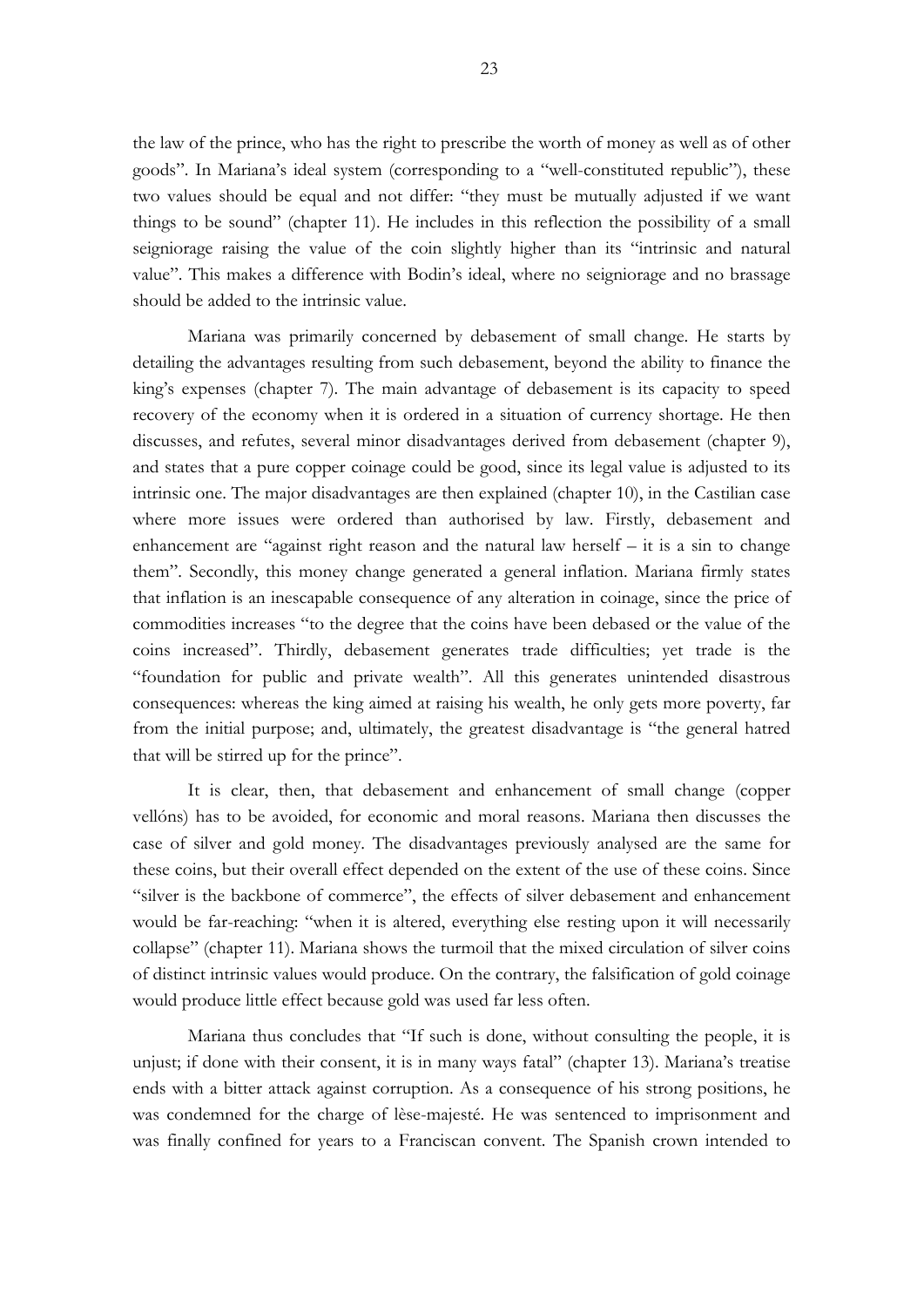destroy the entire edition of the book throughout Europe (Jefferies, 2010, quoting Beltrán, 1987). The essay, joined to another treatise simultaneously published in the same book, was placed on the Index Expurgatorius; some years before, his *De Rege* had been listed on the Inquisition's Index – to which he had collaborated ten years earlier.

#### **4.3. John Locke and the great recoinage**

Locke's major works upon the theory and practice of the political power (his *Treatises of Government*) were written prior to the Glorious Revolution (Laslett, 1970; Ashcraft, 1986). Theorizing sovereignty and defining the limits of powers, these treatises greatly influenced the new English regime. According to Locke, communities are created by an "agreement", and the government established by "Politick Bodies" should never be arbitrary. Arbitrary decisions, or "incroachments […] prejudice or hinder the publick good" (Locke, 1689, §163:394). In his *Second Treatise of Government*, the philosopher clearly stated that "the Legislative being only a Fiduciary Power to act for certain ends, there remains still *in the People a Supream Power* to remove or *alter the Legislative*, when they find the Legislative act contrary to the trust reposed in them." (Locke, 1689, §149:385). Locke's subsequent influential advices on monetary policy (1691 and 1695) must be seen in conjunction with the political architecture he had designed. In both cases, the role of trust is of paramount importance: for the philosopher, political and monetary trusteeships were closely articulated. But, during the Glorious Revolution, the "fiduciary power" of the English currency fell at a very low level, and trust in monetary instruments vanished almost completely. Indeed, while the war opposing Great Britain with France was prolonged after 1689, a severe monetary crisis burst (the war broke out after James II had to flee to France and was replaced by William of Orange).

During the 1690s, the scale of the clipping exerted on hammered coins increased extremely quickly: the discrepancy between the legal weight of the coins received in payment for taxes and their real weight went from 12 % in 1686 to 24 % in 1693, then to 55 % in 1696 (Kelly, 1991)! The ordinary silver coin was found to contain one half the weight of silver it was supposed to contain. This increasing zeal of falsifiers was a major indication of a deterioration of faith in the English payment system. A debate took place: a Treasury official, William Lowndes, wanted to "raise the coin", i.e., to increase the extrinsic value of the silver coinage. Lowndes' arguments did not convince the opponents<sup>18</sup> of what consisted in a depreciation of the pound sterling, notably those who sat in the government. These latter listened to different advice, and Somers (Lord keeper of the Seal) urged Locke to publish a work criticising each point of Lowndes' proposals and pleading for a general recoinage. Locke thought that coins possessed a natural value, which legislators and kings had to respect. Locke denied the fact that money was a political creation and insisted "on

<sup>&</sup>lt;sup>18</sup> "His ultimate objective was to clear the way for new war loans", Kleer (2004:553).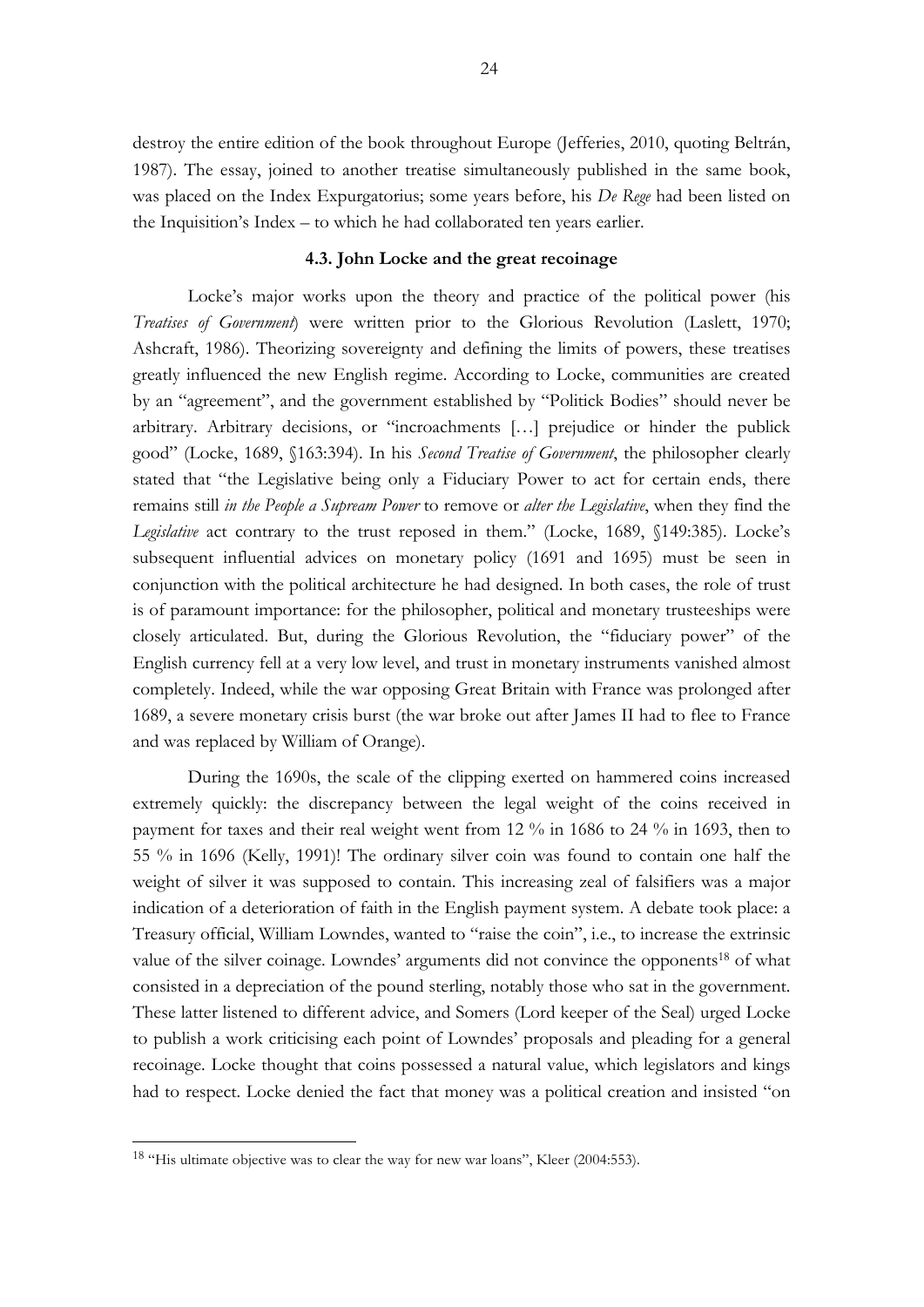the sacrosanctity of the monetary standard"19. Thus its value could not be modified in a mindless way, and the public authority had to protect its stability. In any case, the source of monetary disorders was to be found in the proliferation of misdeeds.

According to Locke, an enhancement would assimilate the State to a counterfeiter, because it would sell a lesser quantity of metal under the same name. "Raising the coin" would "*rob* all *Creditors* of One twentieth of their Debts, and all Landlords One twentieth of their quit Rents for ever" (Locke, 1691:309)<sup>20</sup>. Stamping coins, one of the sovereign acts *par excellence*, guaranteed the smooth carrying out of payments, hence the King could not manipulate the standard at will. The strength of this position which "naturalised" money laid in its capacity to transcend the opposition between Whigs and Tories and to reconcile the point of view of the creditors and the land-owners. On the other hand, debtors and the lower classes were intended to pay the price of the reform promoted by Locke, their debts being revalued. "[T]he use and end of the public stamp is only to be a guard and voucher of the quantity of silver which men contract for; and the injury done to the public faith, in this point, is that which in clipping and false coining heightens the robbery into treason" (Locke, 1695:415). The counterfeiters' search for profit not only constituted a theft $21$ , but a case of high treason. "For what was at stake was not simply an economic proposition, but social subversion" (Caffentzis, 1989:35). The monetary crime exceeded widely the scope of the traffic of precious metals: it affected the very foundations of civil society. "Clipping is the great Leak which for some time past has contributed more to Sink us than all the Force of our Enemies could do. 'Tis like a Breach in the Sea-bank, which widens every moment till it be stop'd." (Locke, 1695:472)

The philosopher reasoned both in terms of the ethical and routine levels of trust in money: clippers undermined the social contract because they attacked the representation of the State, while the King should avoid every alteration. As Locke asserted, monetary policy must strengthen faith because "Altering the Standard [...] will weaken, if not totally destroy the publick Faith" (Locke, 1695:417). So the authorities should insure that the circulating medium was perfectly fitted to the standard: it was thus wise to practise a general recoinage, even at the price of deflation. To summarize, « The clippers *were* more serious enemies of the state, in Locke's view, than the French regiments at Namur» (Caffentzis, 1989:43). Assimilating mere clipping to a crime of high treason towards the *Commonwealth* ensured the monopoly of the state by effectively punishing such a crime by capital punishment.

<sup>19</sup> See Appleby (1978: 64) and Kelly (1991: 29).

<sup>20</sup> « *Creditors and Landlords*: the classes to which Locke himself belonged, and whose interest, particularly that of the landlords, he tended to equate with that of the state. », Kelly (1991, vol. II: 443). See H. Layton, *Observations concerning Money and Coin*, 1697, p.13, cited par Appleby (1978: 58).

<sup>21</sup> "Clipping by English Men is robbing the honest Man", Locke (1695: 417).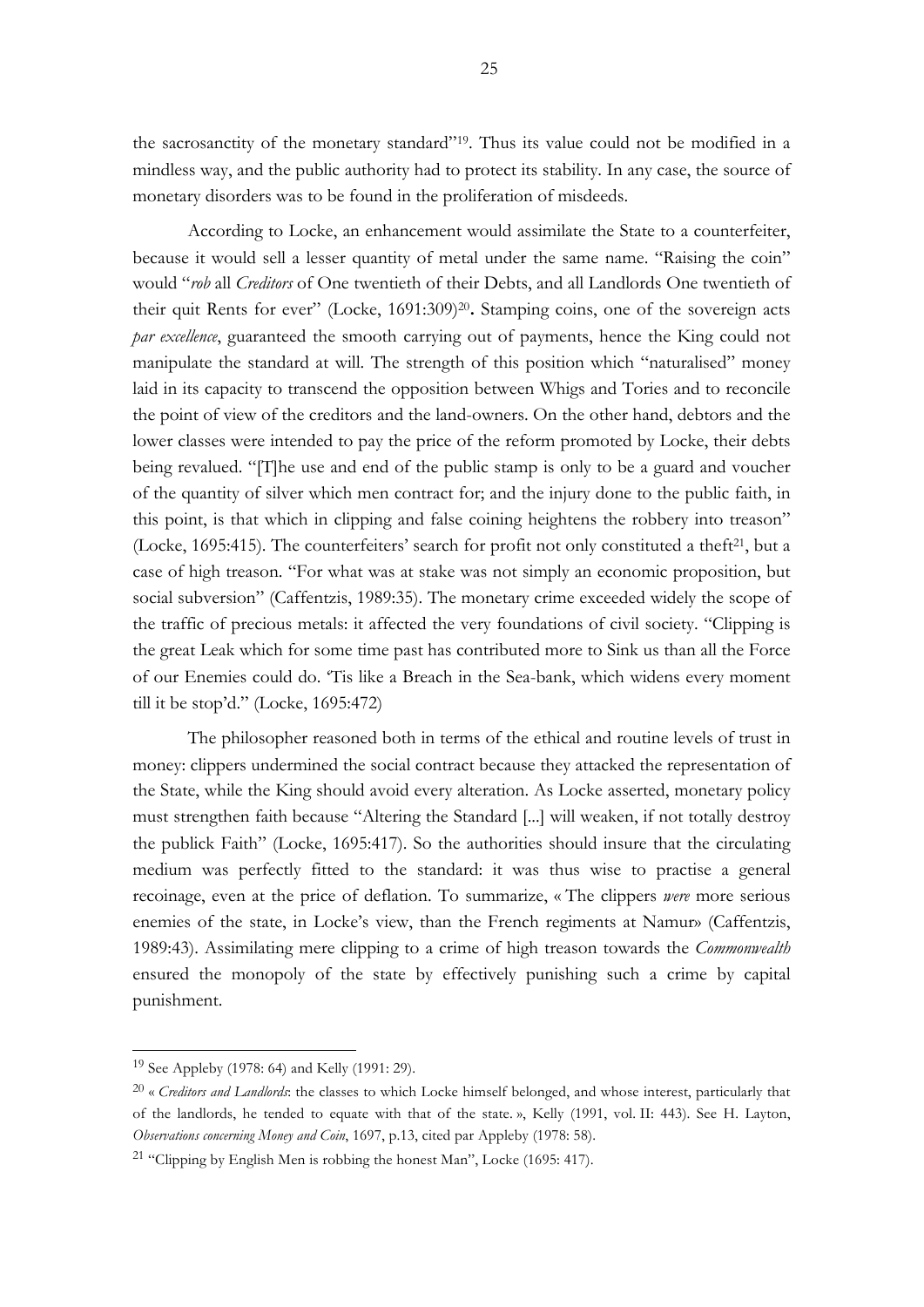Eventually, William III, concerned with the restoration of the honour and the prestige of the nation, supported Locke's conclusions. Under his impulse, *Recoinage Acts* were promulgated. Hammered, clipped and false silver coins were to be melted and recoined (milled)<sup>22</sup>. After May 4 1696, clipped coins were no longer legal means of payment. In 1696 and 1697, counterfeiters constituted the daily concern of the government. The pursuit of offenders had to be carried out effectively. This task fell to the Mint. In 1696, Isaac Newton was appointed Director of the Mint, of which possessed judiciary powers. From the time of his arrival, he had to pilot the modalities of the recoinage, that was, the organisation in the entire English territory of the reception then the reintroduction of coins. Two Acts preventing counterfeiting were passed in 1696 and 1697 by which the prosecution of the cheater was expanded, so any proven appropriation of the privilege to mint coins really exposed perpetrators to capital punishment. Abandoning his scientific research, Newton set himself the task of fighting counterfeiters with unequalled zeal. He personally collected information concerning suspects and pursued them, which led to the execution of many offenders<sup>23</sup>. "Newton became the detector, interrogator and prosecutor of the actual miscreants, helping fill Newgate and providing much employment for the hangman at Tyburn." (Caffentzis, 1989:19) Those who tampered with the symbols of sovereignty were sentenced to capital punishment $^{24}$  and publicly executed. The severity of the punishment indicates that the offences perceived before the crisis in an almost indulgent way were no longer tolerated. The officers of the "monetary police"<sup>25</sup> displayed a lot of energy. In 1699, Newton became Warden of the Mint.

Under Locke's (and Newton's) authority, rules promulgated in correspondence to these ethics were respected, which consequently conserved the integrity of the coins. Through the circulation of the new coins which had the inscription "*Decus and Tutamen*" (*Glory and Defence*) on their edge, the routine dimension of public faith was restored. This reform prevented endless discussions about the quality of coins during transactions. The payment system appeared to be preserved. The expansion of English finance doubtless required such a supervision of the procedures of coinage necessary for a reliable delivery of the coins. To take Locke's expression, England's "Fiduciary Power" had beeen

 $22$  "And so for the first time since the great recoinage of the pollards in the year 1299, a recoinage was effected which restored entirely the standard that had existed before the debasement", Feaveryear (1931: 135).

<sup>&</sup>lt;sup>23</sup> "During Newton's first three years at the mint, he imprisoned more than one hundred suspected clippers and counterfeiters. In his first full year, there were at least fifteen executions at Tyburn for coinage crimes in London alone […]", Wennerlind (2004: 147). See also Craig (1963).

<sup>&</sup>lt;sup>24</sup> "In the case of forgery, the more exemplary punishment called for in the statute was the gallows.  $[...]$  it represented the most solemn spectacle in the armoury of justice. It addressed the entire community.", Mc Gowen (1999: 135).

<sup>25</sup> See Linebaugh (1991: 56).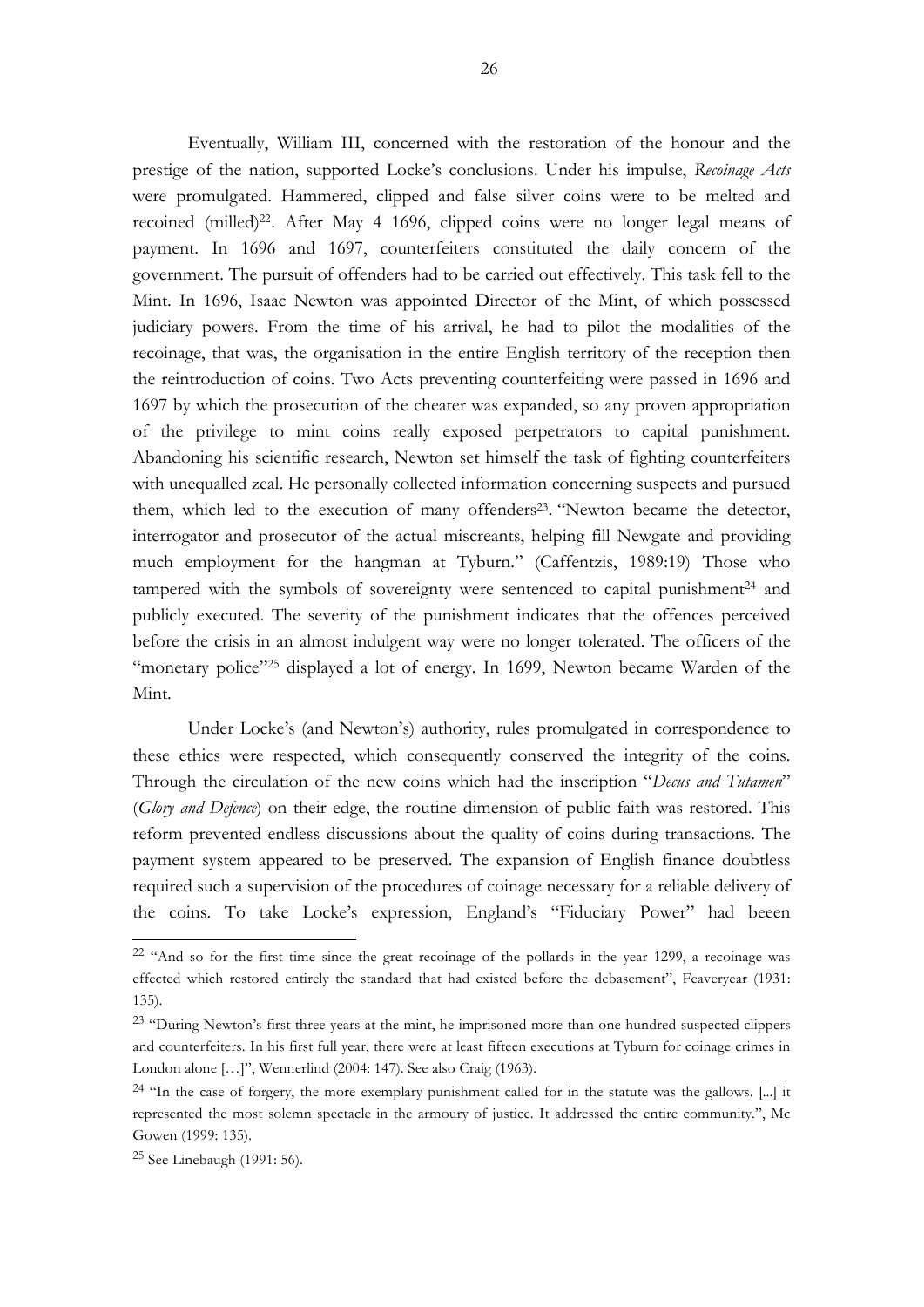strengthened. Having said that, the repressive policy completed the new monetary system more than founded it. Succeeding the reform, pressure aimed at supporting trust and not at decreeing it arbitrarily. In France, for example, during the *assignats* experiment (banknotes used during the French Revolution), the threat of the guillotine in case of refusal of notes aimed at forcing the acceptance of that instrument, but unsuccessfully.

#### **5. Toward a monetary revolution**

From the Middle Ages to the early modern period, minting was the first manufacturing industry to be gathered in the hands of princes. The scarcity of coins, poor technical devices, prince's manipulation and the tolerance in society paved the way for a steady degradation of the circulating medium This general context constituted the background for Bodin, Mariana and Locke's proposals. Whatever their scientific relevance, their concrete feasibility or their historical fortune, they announced what has been sometimes considered as the monetary revolution of the 18<sup>th</sup> century.

#### **5.1. Counteracting falsification: convergence between the three authors**

In the context of specific countries that shared the same metallic monetary system current throughout Europe, Jean Bodin, Juan de Mariana, and John Locke, were three major thinkers who devoted an impressive number of pages to monetary troubles relating to falsification (broadly conceived). Beyond their divergences, which may be explained by distinct moral, social and political positions as well as distinct periods and countries, the three "Johns" featured several common ideas.

An important part of their analytical work was centred on sovereignty and commonwealth. But, whereas Bodin legitimated the principle of absolute sovereignty, stating that the prince himself does not have to show obedience to his laws, Mariana and Locke developed a constitutionalist view in which such a principle was clearly refused, the prince having to show, like his subjects, obedience to the laws. This induced a distinct position on the moral consequences of debasement or enhancement: this was clearly robbery for Mariana and Locke (Mariana considering it an evil, if not consented by people), while Bodin avoided such a term. However, Bodin stated that the value and the content of the currency were not a matter of law but of a contract between the sovereign and his subjects, thus setting up practical limits to the principle of absolute sovereignty in the specific field of money<sup>26</sup>. Bodin proved to be not so far from Mariana's position on monetary sovereignty, while Locke's doctrine consisted in extracting money from the

-

<sup>26</sup> In this domain, his positions were close to Oresme's writings: in the *Treatise of Money* (1355), Oresme explained that the prince should act for the « common good » : « in order to prevent fraud… the money… should be made by a public person… And since the Prince is a more public person, and of a higher authority, it is convenient that, for the community, he should have money made. » (Oresme 1355, chapter 5), see Lapidus, 1997.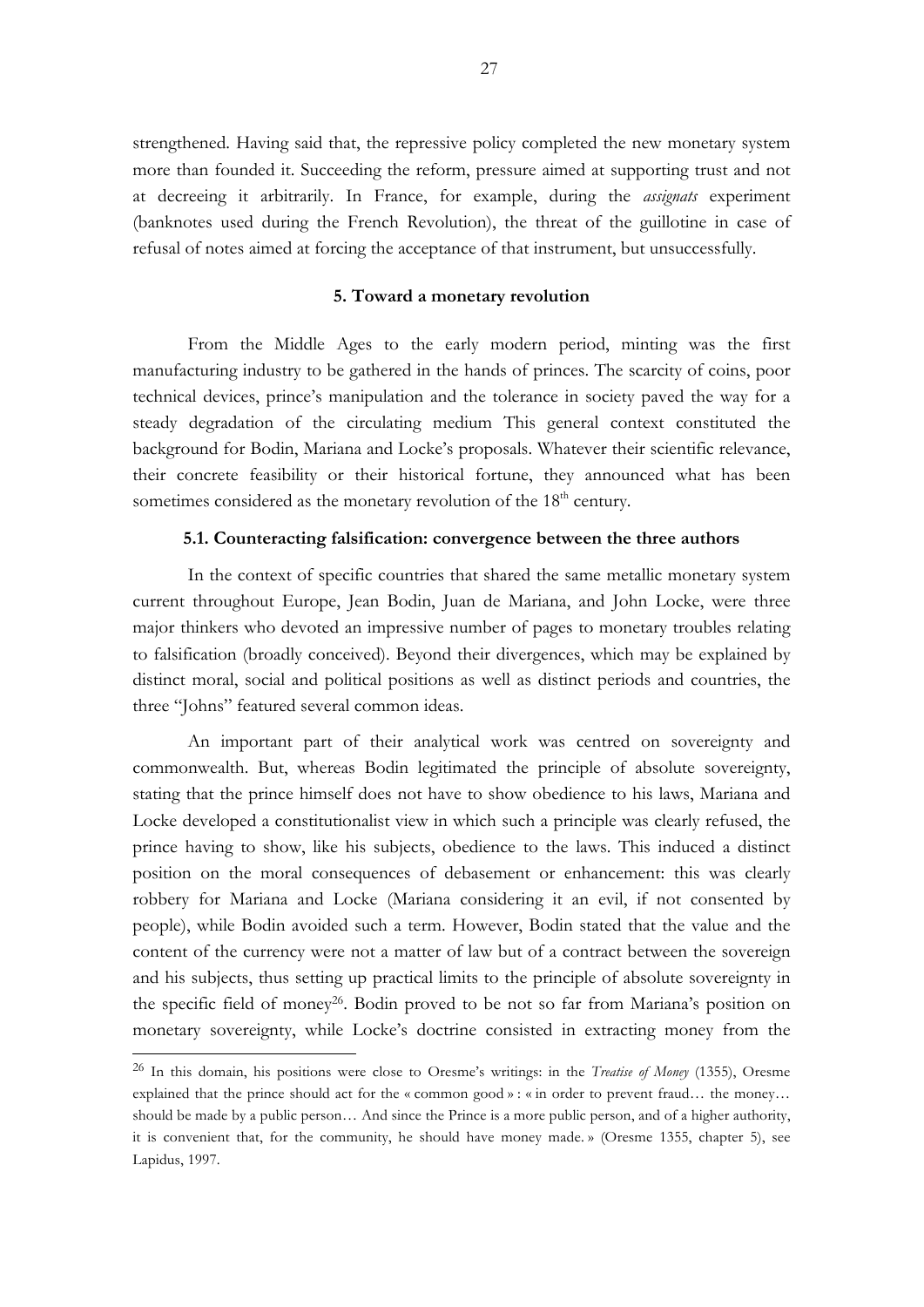royal's scope, thus leaving no latitude to the prince. Bodin and Locke considered princes manipulating the currency as falsifiers, and Bodin and Mariana recalled the story of that king Philippe IV the Fair - although Mariana avoided considering the prince's manipulation as falsification.

Beyond these differences, a common concern about the ability to debase the currency led them to strongly affirm the necessity, for economic stability as well as for public faith and, therefore, civil peace, of a metallic system able to prevent any form of false money, be they operated by individuals or princes. There is then clearly a subordination of falsification by individuals to falsification by princes and their administration; indeed, suppressing the former requires first to suppress the latter. But, whereas it was politically very easy and common to denounce counterfeiters and clippers, it could be much more risky to denounce present monarchs, their courtiers and advisers as well as high officials of the Mint. Mariana learnt this to his cost, experiencing jail, then confinement. Bodin, who once gained the King's confidence, finally lost it after having freely exposed brave positions on money and finance. Locke, on the contrary, succeeded in gaining and keeping high official position in the *Glorious Revolution*'s new regime.

Bodin, Mariana and Locke were metallists, whose priority was the necessity of building a stable and pure metallic monetary system which was falsification proof. This leads to put secondary the quantity problem (although all three, to various degrees, went to discuss the link between prices and money quantity) and subordinate it to the problem of metallic quality of money. But whereas Locke conceived money as pure metal by essence, being a "theoretical metallist" under Schumpeter's definition (Schumpeter, 1954: 288), Bodin and Mariana were rather "practical metallists", since they viewed the implementation of a full-bodied coins system as the way to reach monetary stability, but not as the very essence of money: they saw money as primarily the creature of the sovereign.

Disregarding specific divergences, all three aimed at establishing a system of coins of pure metal (gold, silver, and, quite debated, copper), whose legal value would have to be adjusted to its intrinsic value (with debate on brassage and seigniorage). This would correspond to what Mariana called a "well-constituted republic". Related to those monetary reflections, the three authors went on to analyse the ways the royal expenses could and should be covered, since the monetary expedient would disappear. They shared a similar position too: finding moral limits to expenses, and analysing, from both an economic and moral viewpoint, advantages and disadvantages of different means to levy funds.

### **5.2. Stabilization as a "monetary revolution"**

The sequence of works starting with Bodin, continuing with Mariana and ending with Locke extended over nearly 130 years. At the end of this long period, a "monetary revolution" took place. Whereas Bodin and Mariana's proposals were confined to the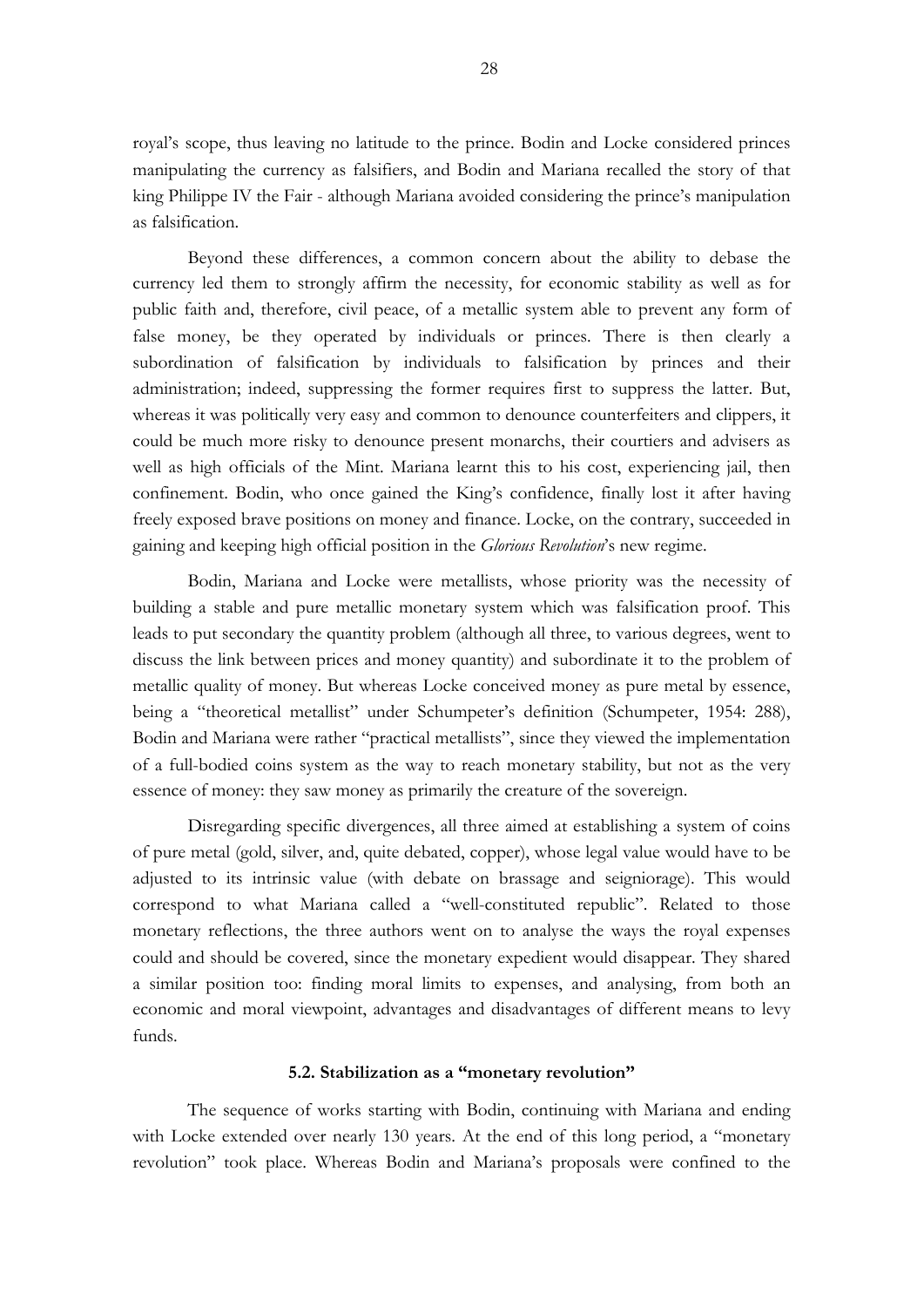sphere of ideas (despite their own wills), Locke's arguments against debasement constituted a landmark for the English monetary history.

In their works, falsification by princes (enhancement and debasement) had to be definitively rejected, and the improvement of minting processes was a way to eliminate individual falsification**.** Debased and enhanced currencies were opposed to an ideal currency whose legal value depended only on the metallic content. The stabilization of the currency and the standardisation of specie were the two faces of the same coin, i.e. the setting of a stable monetary medium. This entire process articulated routine, hierarchical and ethical faith (respectively, confidence, credibility and trust). First, the royal arbitrary, allowing princes to abuse their privileges on money, had to be abolished; morals and the growing awareness of the need for economic stability contributed to this dramatic change. Thus, rejecting the secular habit of continual falsification through debasement and enhancement, sovereigns would consolidate their legitimacy. In its ethical dimension, trust in money appears clearly as a corollary of hierarchical credibility of the State administrators of the political body. As regards credibility, the control over coinage, contested by the counterfeiters, had to be re-appropriated. In the same movement, sanctions against clippers and private money-makers should strengthen the confidence through making routine uses of money more safety.

The stabilization of the currency with respect to the system of account, and the refusal of princes' debasement and enhancement, constituted major economic and political issues. Indeed, the growing use of private claims in the sphere of payments and the lengthening of credit terms required reassuring creditors as to the convertibility of their monetary and financial instruments. "With the growth of private credit, in which the rise of capitalism had its origins, mistrust of the money of account hindered the productive utilisation of savings. [...] The monetary revolution preceded the industrial revolution by a good half-century. [...] the most important factor was the institution of a system in which a (private) bank issued a currency, trust in which was maintained by convertibility into a high quality metal currency constituting a monetary base which was itself linked to the unit of account via a ratio decreed by the sovereign." (Aglietta, 2002:41-42) Thus, the rejection of further monetary depreciation in England in 1695, the French stabilization in 1726, the Spanish "stability" at the same period and other European cases<sup>27</sup>, were not mere accidents: those long term moves were required to let the credit develop. As long as a doubt subsisted on the means of payment someone received for his claim, capitalist lending processes were confined to a small part of society (involved principally in international exchanges) and estates were the best means to secure wealth. Only a solid

<sup>&</sup>lt;sup>27</sup> After the reform of 1726 (led by cardinal Fleury), the French king promised to avoid further debasements (see Tabatoni, 1999). E.J. Hamilton called the beginning of the 18th century in Spain, the time of "stability". For a general overview of Europe at that time, see Tucci, 1984.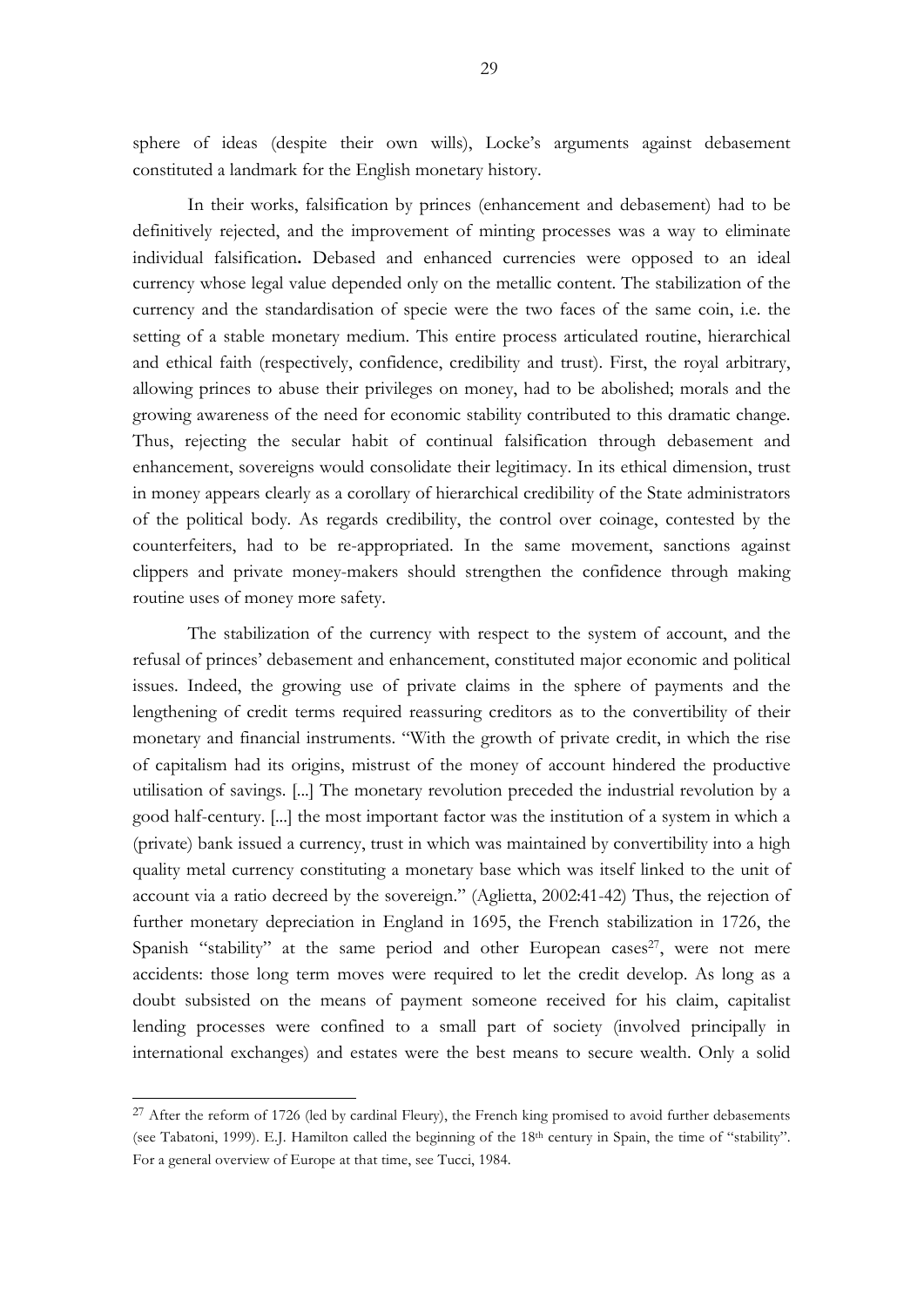degree of confidence in the money-object permitted financial developments, and eventually, industrialization<sup>28</sup>. In the same manner Luddites, who offended the means of production, were combated in order to protect capital in the  $19<sup>th</sup>$  century, monetary falsifiers in a broad sense, be they private or public, were rejected during the  $18<sup>th</sup>$  century.

### **References**

Addison Joseph, 1710, « History of a Shilling », in Erin Mackie, ed, 1998, *The Commerce of Everyday Life*, Bedford, Boston, pp.183-187

Aglietta Michel, 2002, « Whence and Whither Money ? », *The Future of Money*, **OECD** 

Aglietta Michel, 2006, « Les univers des monnaies métalliques jusqu'à la première guerre mondiale », *Collège international de philosophie*, Paris, 22 p.

Aglietta Michel, Orléan André (eds), 1998, *La monnaie souveraine*, Odile Jacob, Paris

Andreau Jean, Carré Guillaume, Carrié Jean-Michel and Lamouroux Christian, 2007, « La fiduciarité des monnaies métalliques : une comparaison historique », in *La monnaie dévoilée par ses crises. Volume 1 : Crises monétaires d'hier et d'aujourd'hui*, Bruno Théret ed., Paris: Editions de l'EHESS, pp. 265-303.

Appleby Joyce O., 1978, *Economic Thought and Ideology in Seventeenth-Century England*, Princeton, Princeton University Press

Alighieri Dante, (1867) *The Divine Comedy*, Translated by Henry Wadsworth Longfellow, London, Routledge.

Arestis Philip, Howells Peter, 2002, « The 1520-1640 'great inflation': an early case of controversy on the nature of money », *Journal of Post-Keynesian Economics*, 24(2), pp. 181- 203.

Ashcraft Richard, 1986, *Revolutionary Politics & Locke's Two Treatises of Government*, Princeton, Princeton University Press.

Beltrán Luis, 1987, « Introduction », *in*: Juan de Mariana, *Tratado y discurso sobre la moneda de vellón* (1609), Madrid, pp. 7-24.

Blanc Jérôme, 2006, « Les monnaies de la république. Un retour sur les idées monétaires de Jean Bodin », *Cahiers d'économie politique*, no 50, pp. 167-192.

Blanc Jérôme, 2007, « Beyond the quantity theory. A reappraisal of Jean Bodin's monetary ideas », *in*: Alberto Giacomin and Maria Cristina Marcuzzo (Eds.), *Money and* 

 $28$  "If the English state were not even able to maintain the authenticity and solidity of its own currency, London's status as the center of the world currency seemed infeasible.", Wennerlind (2004: 139).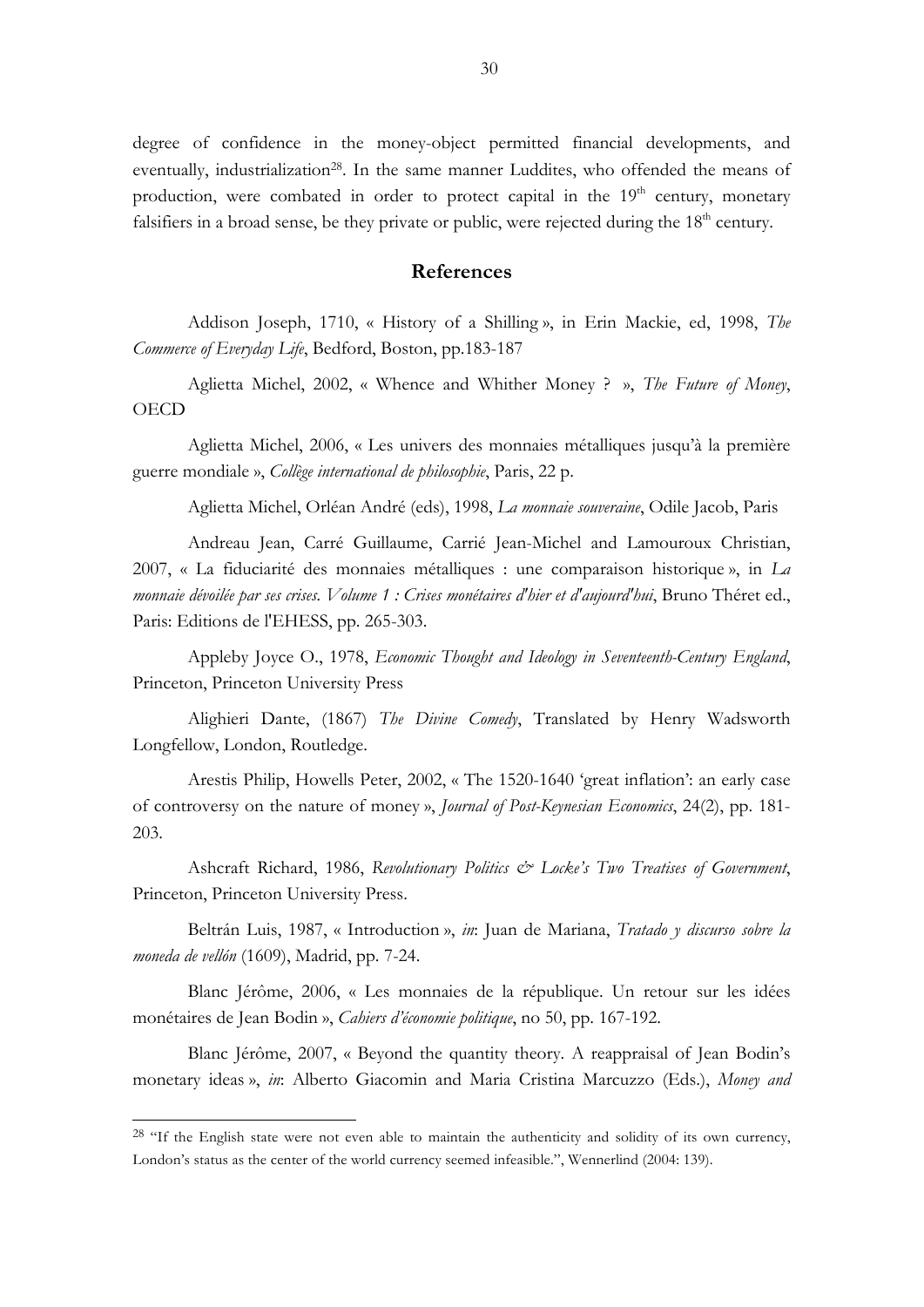*Markets. A Doctrinal Approach*, Routledge (Routledge Studies in the History of Economics), pp. 135-149.

Bodin Jean, 1568, « La response de Maistre Jean Bodin advocat en la Cour au Paradoxe de Monsieur de Malestroit, touchant l'encherissement de toutes choses, et les moyens d'y remedier », in J.-Y. Le Branchu (ed.), 1934, *Ecrits notables sur la monnaie (XVIe siècle). De Copernic à Davanzati*, vol. 1, Paris: Félix Alcan.

Bodin Jean, 1578, « Discours de Jean Bodin, sur le rehaussement et diminution tant d'or que d'argent, et le moyen d'y remédier, aux paradoxes du Sieur de Malestroit », in *Les six livres de la République*, 1986, vol. 6, Paris: Fayard.

Bodin Jean, 1593, *Les six livres de La République*, Paris: Fayard, 1986.

Bouterouë, Claude, 1666, *Recherches curieuses des monoyes de France depuis le commencement de la monarchie*, Paris, Sebastien Cramoizy and Sebastien Mabre-Cramoisy.

Boyer-Xambeu Marie-Thérèse, Deleplace Ghislain, Gillard Lucien, 1994 (1986), *Private Money and Public Currencies: The 16th Century Challenge*, New York, M.E. Sharpe

Briot Nicolas, 1615, *Raisons et moyens pour rendre et faire toutes les monnaies du royaume, à l'avenir, uniformes et semblables et faire cesser toutes falsifications*, Paris.

Cailleux André, 1980, « L'allure hyperbolique des dévaluations monétaires », *Revue de Synthèse*, 99-100, pp.251-256

Caffentzis George Constantine, 1989, *Clipped Coins, Abused Words and Civil Government, Locke's Philosophy of Money*, Autonomedia, New-York

Caffentzis George Constantine, 2007, « Fiction or Counterfeit? Hume's philosophical politics of Money », in *David Hume's Political Economy*, M. Schabas and C. Wennerlind (eds), Routledge, London, pp.146-167.

Chafuen Alejandro A., 2002, « Introduction », *Journal of Markets and Morality*, 5, no 2, pp. 527-532.

Cotton Robert, 1626, « A Speech made before the Lords Privy Council touching the Alteration of Coin », in Mc Culloch, 1856, *A Select Collection of Scarce and Valuable Tracts on Money*, pp.121-141.

Craig John, 1963, « Isaac Newton and the counterfeiters », *Notes and Records of the Royal Society of London*, 18, 2, pp.136-145.

De Roover Raymond, 1949, *Gresham on Foreign Exchange*, Harvard University Press, Cambridge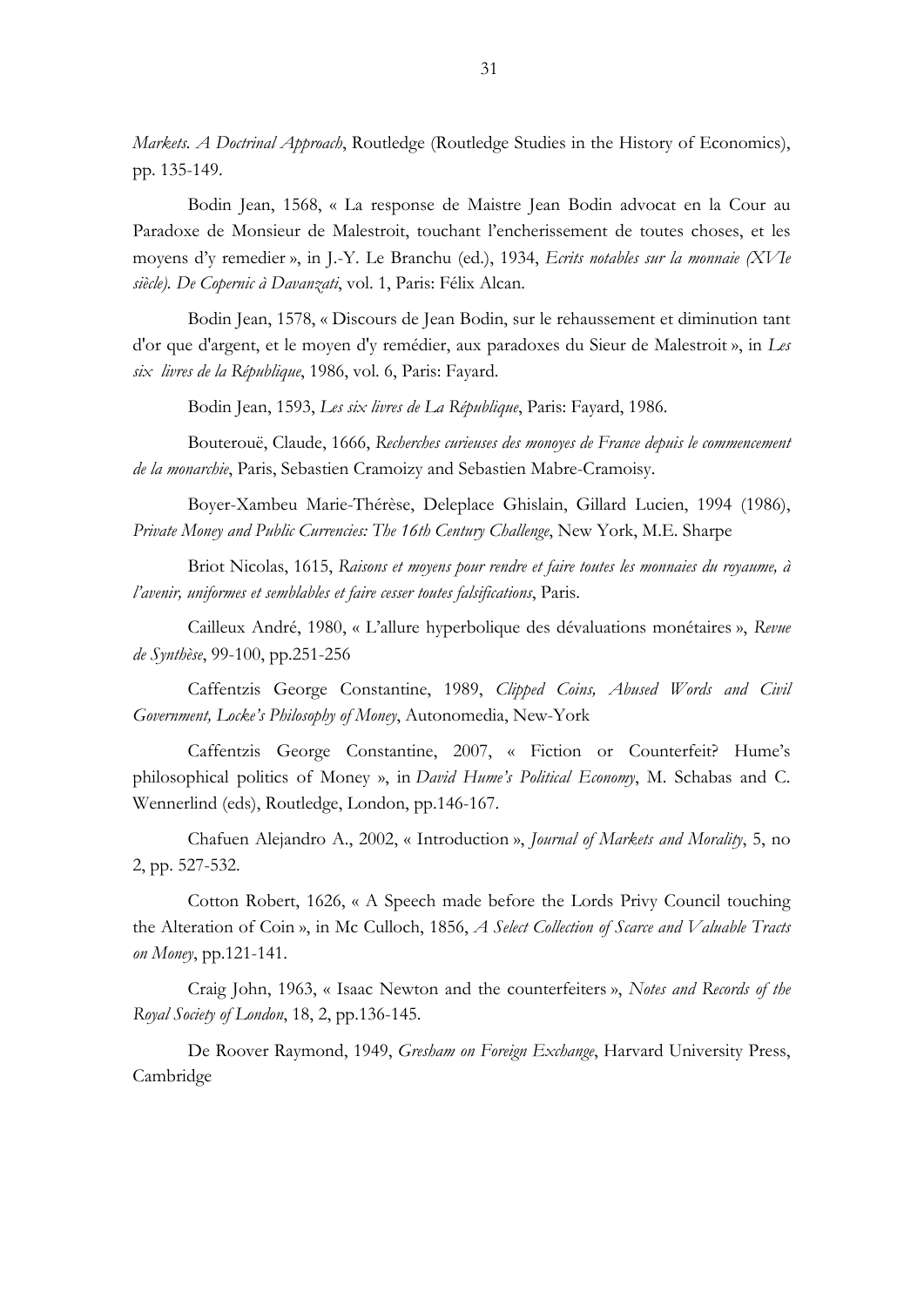Desmedt Ludovic, 2007, « Les fondements monétaires de la Révolution financière Anglaise : le tournant de 1696 », in *La monnaie dévoilée par ses crises. Volume 1 : Crises monétaires d'hier et d'aujourd'hui*, Bruno Théret ed., Paris: Editions de l'EHESS, pp.311-338

Fantacci Luca, 2005, « Complementary Currencies: A Prospect on Money from a Retrospect on Premodern Practices », *Financial History Review*, 12, no 1, pp. 43-61.

Feavearyear A. E., 1931, *The Pound Sterling. A History of English Money*, Oxford University Press, London.

Feller Laurent, 1986, *Faux- monnayeurs et fausses monnaies en France à la fin du Moyen Age (seconde moitié du XVe siècle)*, Paris: Le Léopard d'or.

Fleetwood William, 1694, *A Sermon against Clipping*, London

Font de Villanueva Cecilia, 2006, « Monetary reform in times of Charles II (1679- 1686): Aspects concerning the issued dispositions », *Working Papers in Economic History*, Universidad Carlos III, Departamento de Historia Económica e Instituciones, Madrid, No 06-07.

Gould J.D., 1970, *The Great Debasement in Mid-Tudor England*, Clarendon Press, Oxford.

Hamilton Earl J., 1947, *War and Prices in Spain, 1651-1800*, Cambridge Mass., Harvard University Press.

Jefferies Claudia, 2010, « Monetary Theory and Monetary Policy in Castile during the first half of the 17<sup>th</sup> Century », to be published  $in$  : J. Blanc and L. Desmedt (eds), *Les pensées monétaires dans l'histoire, 1517-1776*, forthcoming.

Kelly Patrick Hyde, 1991, « General introduction », in *Locke on Money*, vol. I, Oxford, Clarendon Press

Kleer, Richard A., 2004, « 'The ruine of their Diana': Lowndes, Locke, and the Bankers », *History of Political Economy*, 36: 3, pp.533-556.

Lapidus André, 1997, "Metal, Money, and the Prince : John Buridan and Nicholas Oresme after Thomas Aquinas", *History of Political Economy*, 29: 1, pp.21-53

Laslett Peter, 1970, "*Two Treatises of Government* and the Revolution of 1688", in Locke 1689-1970, pp.45-66.

Lewis David K., 1969 (1986), *Convention. A philosophical study*, Basil Blackwell, Londres

Linebaugh Peter, 1991, *The London Hanged. Crime and civil society in the eighteenth century*, Penguin, London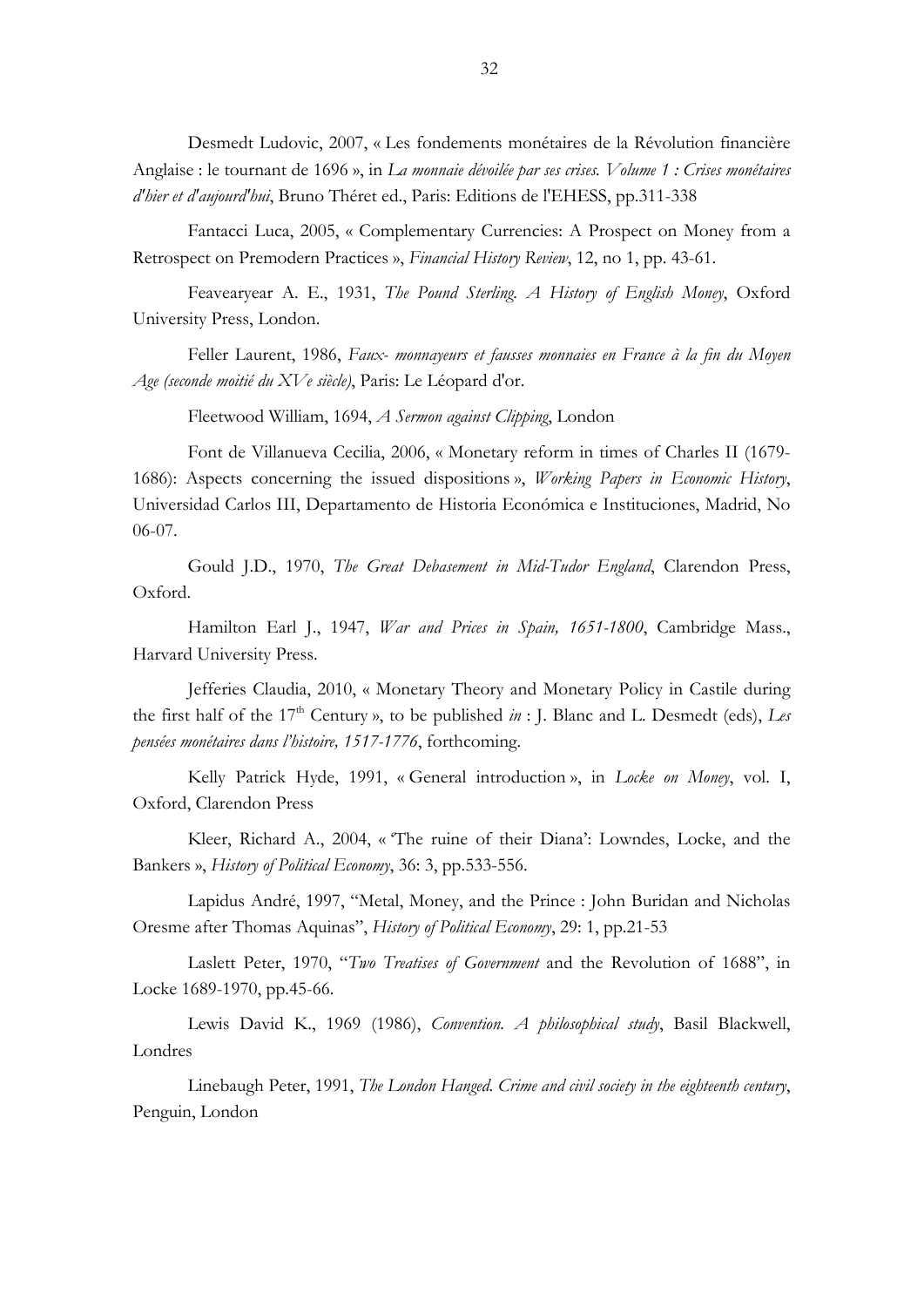Locke John 1689, *Two Treatises of Government*, ed. by P. Laslett, Cambridge University Press, 1970.

Locke John 1691, 2<sup>d</sup> ed. 1696, *Some Considerations of the Consequences of the Lowering of Interest, and Raising the Value of Money* in *Locke on Money*, 1991, vol. I, Oxford, Clarendon Press

Locke John, 1695, *Further Considerations concerning Raising the Value of Money*, in *Locke on Money*, Clarendon Press, Oxford, 1991, vol.II, pp.399-481

Lowndes William, 1695, *A Report Containing an Essay for the Amendment of the Silver Coins*, London

Mc Culloch John Ramsay, 1856, *A Select Collection of Scarce and Valuable Tracts on Money*, The London Political Economy Club, London

Mc Gowen R., 1999, « From pillory to gallows : the punishment of forgery in the age of the financial revolution », *Past and Present*, 165, pp.107-140

Macaulay Thomas Babington, 1861 (1948), *History of England from the Accession of James II*, vol. 3, Dent and sons, London

Macleod Henry Dunning, 1896, *The History of Economics*, Bliss, Sands & Co, London

Malestroit Jehan Cherryut de, 1934 [1566], "Les paradoxes du seigneur de Malestroict, Conseiller du Roi et maistre ordinaire de ses comptes, sur le faict des monnoyes présentez a sa majesté, au mois de mars, MDLXVI", in J.-Y. Le Branchu ed., *Ecrits notables sur la monnaie (XVIe siècle). De Copernic a Davanzati*, vol. I, Félix Alcan, Paris

Mariana Juan de, 1609, « De monetae mutatione », *in Tractatus Septem*, Coloniae Agrippinae, pp. 199-231.

Mariana Juan de, 2002, « A treatise on the alteration of money », *Journal of Markets and Morality*, 5, no 2, pp. 523-593. (English translation from P. T. Brannan)

Ménard Olivier 2004, « De la répression de la fausse monnaie en Bretagne au XVIIIe siècle », *Revue Numismatique*, 2004, pp.321-342.

Montchrétien Antoyne de, 1889 [1615], *L'économie politique patronale. Traicté de l'oeconomie politique dédié en 1615 au Roy et à la Reyne mère du Roy*, Plon, Paris

Muldrew Craig, 2001, « 'Hard Food For Midas': Cash and its social value in Early Modern England », *Past and Present*, 170, pp.78-120

Newton Isaac, 1724, « Report of Newton's assay of Wood's coinage », in *The Drapier's letters*, Blackwell, London, pp.187-188.

Nussbaum Arthur, 1950, *Money in the law, national and international. A comparative study in the borderline of law and economics*, Brooklyn: Foundation Press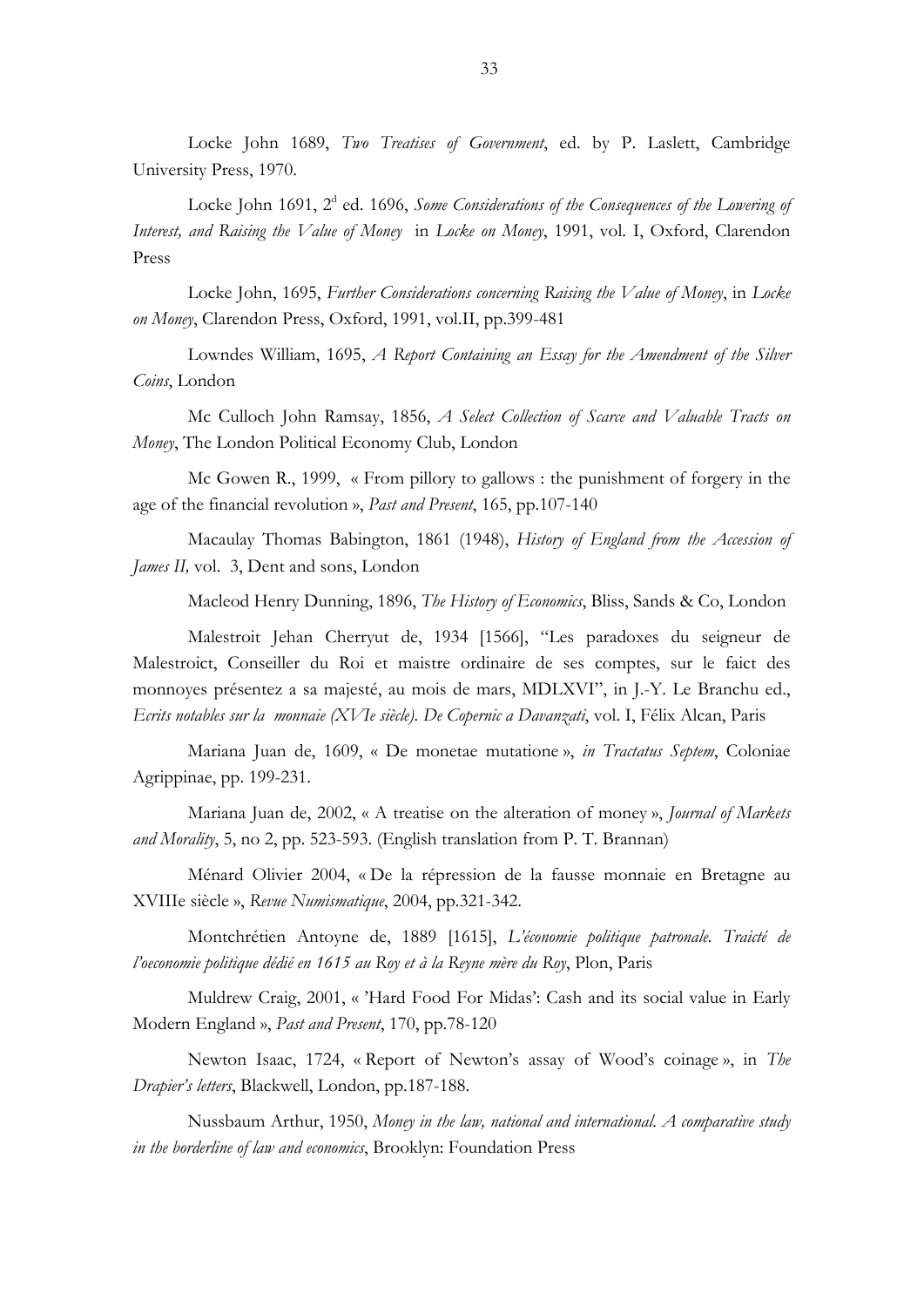O'Brien Dennis P., 2000, « Bodin's Analysis of Inflation », *History of Political Economy*, 32(2), pp. 267-92.

Ögren Anders and Runefelt Leif, 2010, « Monetary Theory and Practice in Sweden, 1521 – 1776 », to be published *in* : J. Blanc and L. Desmedt (eds), *Les pensées monétaires dans l'histoire, 1517-1776*, forthcoming.

Oresme Nicolas, 1355 (1989), "Traité des monnaies", in C. Dupuy (éd.), *Traité des monnaies et autres écrits monétaires du XIVe siècle*, Lyon, La Manufacture

Pamuk Sevket, 2000, *A Monetary History of the Ottoman Empire*, Cambridge U.K., Cambridge University Press

Parsons Jotham, 2003a, « Governing Sixteenth-Century France: The monetary Reforms of 1577 », *French Historical Studies*, 26, pp. 1-30.

Parsons Jotham, 2003b, « Coinage, Counterfeit and Satire », N.E.H. Summer Seminar, "Surveying Paris: Urban Space and Urban Culture in the Early Modern City", 22 July 2003.

Pepys Samuel, 1660-1669, *The Diary*, ed by R. Latham, W. Matthews, G. Bell and Sons, London, 11 vol.

Raskov Danila, 2007, « Economic thought of Muscovy: Ownership, Money and Trade », 11<sup>th</sup> ESHET Conference, "Justice in Economic Thought", Strasbourg, July 5-7<sup>th</sup>.

Ruding Rogers, 1819, 1840, *Annals of the Coinage of Britain and its dependencies*, London

Sargent Thomas and Velde François, 2003, *The Big Problem of Small Change*, Princeton: Princeton University Press

Schnabel Isabel & Shin Hyun Song, 2006, « The 'Kipper und Wipperzeit' and the Foundation of Public Deposit Banks », Second Economic History Panel, Bank of England, november 23-24

Schumpeter, Joseph A., 1954, *History of Economic Analysis*, London: Allen and Unwin.

Tabatoni Pierre, 1999, *Mémoire des monnaies européennes du denier à l'euro*, P.U.F., Paris

Théret Bruno, 2007, « The three states of money, or money as a cultural capital », Workshop "Visit Monetary History of A Quarter of Human Beings and Revisit What Monies Actually Are", Tokyo University, Tokyo, 21-22 mai 2007.

Théret Bruno (ed.), 2007, *La monnaie dévoilée par ses crises*, Editions de l'EHESS, Paris

Tucci Ugo, 1984, « Le rapport or/argent dans l'économie monétaire européenne du XVIIIe siècle », in *Etudes d'Histoire Monétaire XIIe-XIXe siècles*, John Day ed, P.U.L., Lille